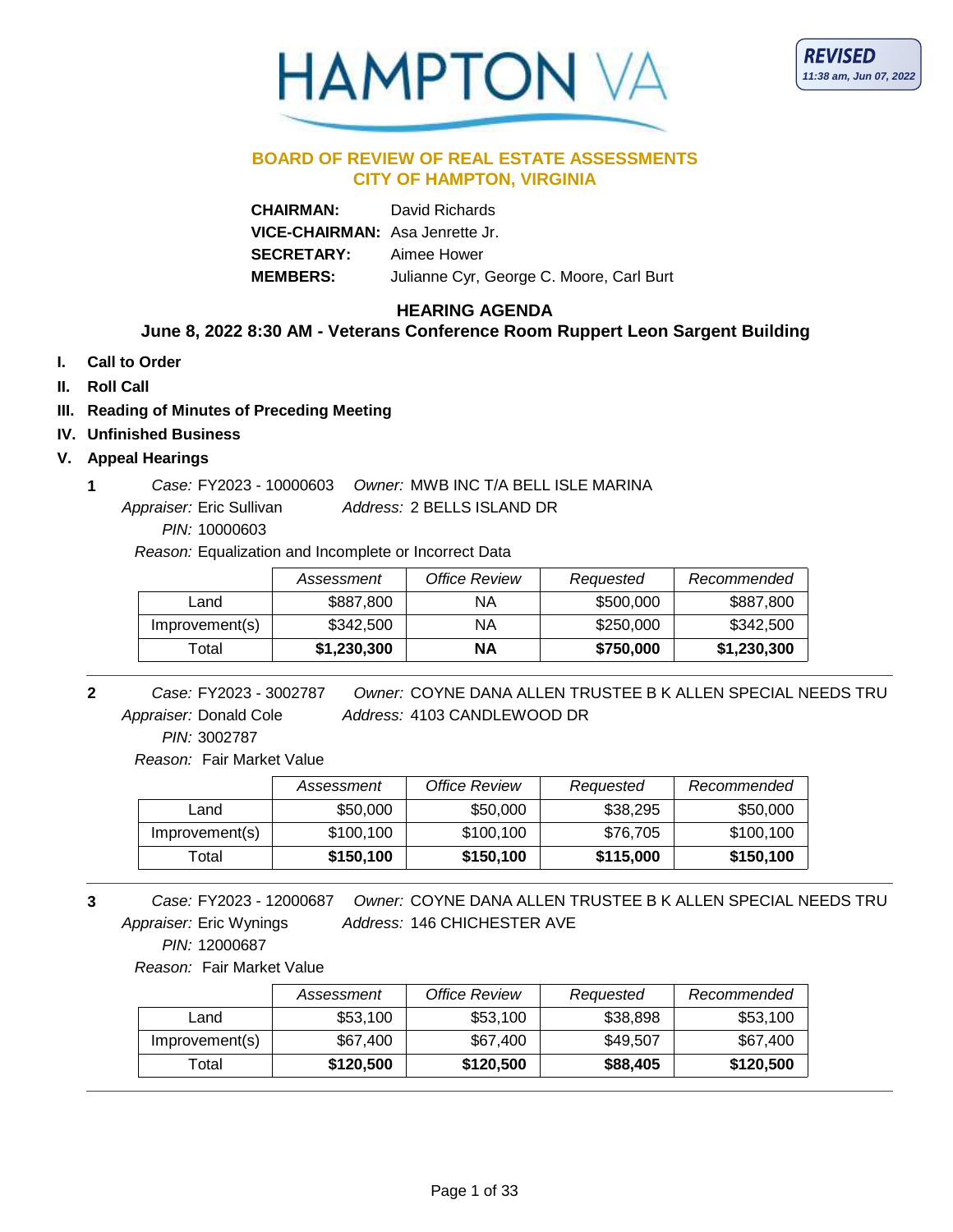FY2023 - 7001875 *Case:* Appraiser: Heather Shipe

*PIN:* 7001875

## Agent: Jay Adams, Marvin Poer & Co **4** *Owner:* HAMPTON ROADS IV OWNER LLC C/O ACME EQUITIES LLC *Address:* 521 BUTLER FARM RD

*Reason:* Fair Market Value

|                | Assessment  | <b>Office Review</b> | Requested   | Recommended |
|----------------|-------------|----------------------|-------------|-------------|
| Land           | \$873,300   | \$873,300            | \$873,300   | \$873,300   |
| Improvement(s) | \$2,682,500 | \$2,682,500          | \$1,749,332 | \$2,682,500 |
| Гotal          | \$3,555,800 | \$3,555,800          | \$2,622,632 | \$3,555,800 |

Agent: Jay Adams, Marvin Poer & Co **5** *Owner:* HAMPTON ROADS III OWNER LLC C/O REALTA GROUP *PIN:* 7001879 FY2023 - 7001879 *Case:* Appraiser: Heather Shipe *Address:* 1 ENTERPRISE PKWY

*Reason:* Fair Market Value

|                | Assessment  | Office Review | Requested   | Recommended |
|----------------|-------------|---------------|-------------|-------------|
| Land           | \$1,044,200 | \$1,044,200   | \$1,044,200 | \$1,044,200 |
| Improvement(s) | \$4,205,700 | \$4,205,700   | \$3,962,969 | \$4,205,700 |
| Total          | \$5,249,900 | \$5,249,900   | \$5,007,169 | \$5,249,900 |

*PIN:* 7001880 FY2023 - 7001880 *Case:* Appraiser: Heather Shipe

Agent: Jay Adams, Marvin Poer & Co **6** *Owner:* HAMPTON ROADS III OWNER LLC C/O REALTA GROUP *Address:* 22 ENTERPRISE PKWY

*Reason:* Fair Market Value

|                | Assessment  | Office Review | Requested   | Recommended |
|----------------|-------------|---------------|-------------|-------------|
| Land           | \$824.700   | \$824,700     | \$824,700   | \$824,700   |
| Improvement(s) | \$5,538,200 | \$5,538,200   | \$5,275,488 | \$5,538,200 |
| Total          | \$6,362,900 | \$6,362,900   | \$6,100,188 | \$6,362,900 |

*PIN:* 7003041 FY2023 - 7003041 *Case:* Appraiser: Heather Shipe

Agent: Jay Adams, Marvin Poer & Co **7** *Owner:* HAMPTON ROADS III OWNER LLC C/O REALTA GROUP *Address:* 21 ENTERPRISE PKWY

*Reason:* Fair Market Value

|                | Assessment  | Office Review | Requested   | Recommended |
|----------------|-------------|---------------|-------------|-------------|
| Land           | \$1,434,800 | \$1,434,800   | \$1,434,800 | \$1,434,800 |
| Improvement(s) | \$6,176,400 | \$6,176,400   | \$3,802,600 | \$6,176,400 |
| Гоtal          | \$7,611,200 | \$7,611,200   | \$5,237,400 | \$7,611,200 |

Agent: Richard Guzman, Altus Group **8** *Owner:* CROATAN LUNA POINTE DST C/O ALTUS GROUP *PIN:* 6000967 FY2023 - 6000967 *Case:* Appraiser: Trudy Clatterbaugh *Address:* 3331 MISTY CV

*Reason:* Equalization and Fair Market Value and Incomplete or Incorrect Data

|                | Assessment   | Office Review | Requested    | Recommended  |
|----------------|--------------|---------------|--------------|--------------|
| Land           | \$5,250,000  | \$5,250,000   | \$5,250,000  | \$5,250,000  |
| Improvement(s) | \$32,751,600 | \$32,751,600  | \$19,453,900 | \$32,751,600 |
| Total          | \$38,001,600 | \$38,001,600  | \$24,703,900 | \$38,001,600 |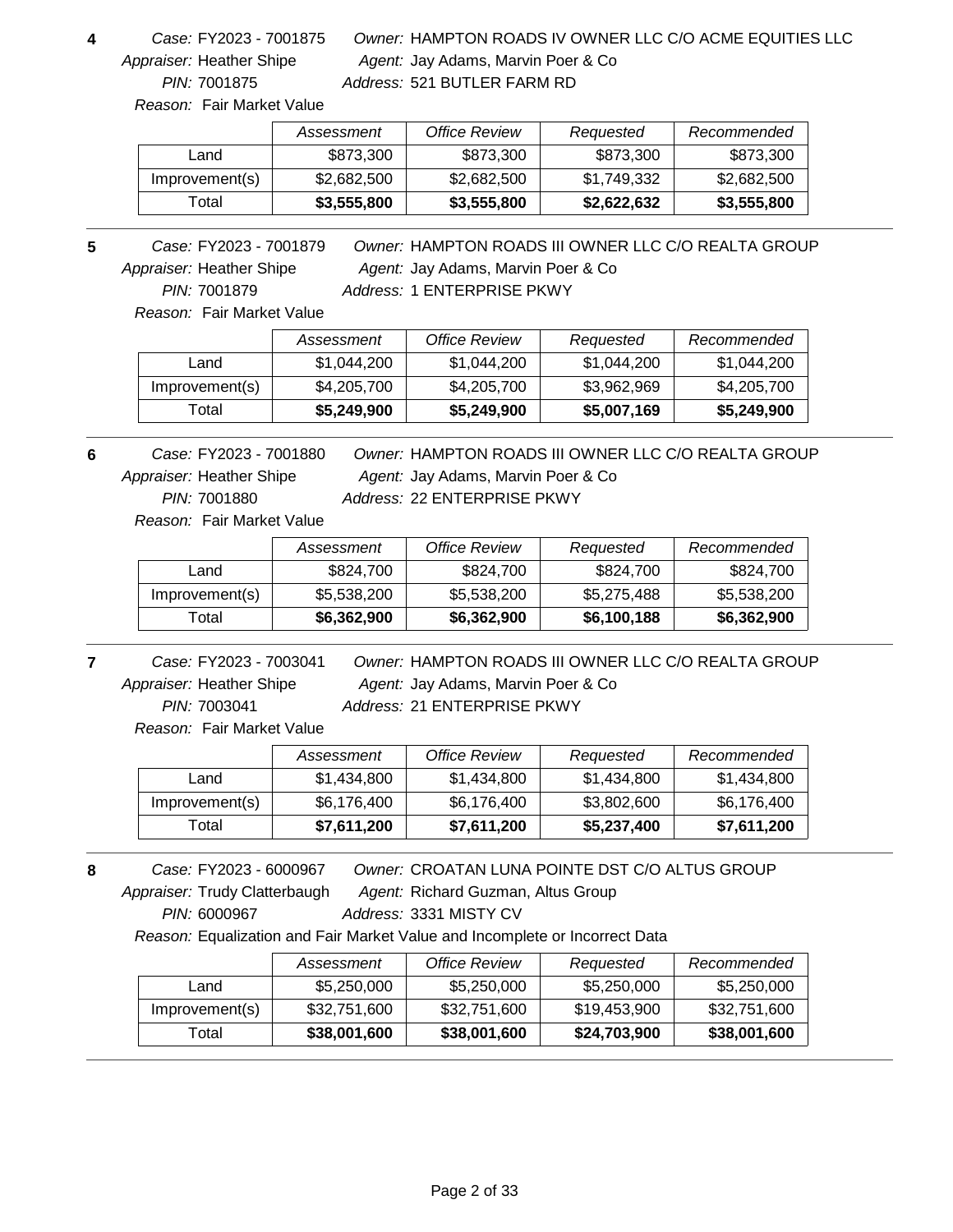**9** *Owner:* WILSONDALE L P FY2023 - 13003338 *Case:*

Appraiser: Trudy Clatterbaugh Address: 613 JONQUIL LN *PIN:* 13003338

*Reason:* Incomplete or Incorrect Data

|                | Assessment | <b>Office Review</b> | Requested | Recommended |
|----------------|------------|----------------------|-----------|-------------|
| Land           | \$15,000   | ΝA                   | \$15,000  | \$15,000    |
| Improvement(s) | \$92,700   | NA                   | \$60,178  | \$92,700    |
| ™otal          | \$107,700  | ΝA                   | \$75.178  | \$107,700   |

**10** *Owner:* WILSONDALE L P FY2023 - 13003344 *Case:*

Appraiser: Trudy Clatterbaugh Address: 621 JONQUIL LN

*PIN:* 13003344

*Reason:* Incomplete or Incorrect Data

|                   | Assessment | Office Review | Requested | Recommended |
|-------------------|------------|---------------|-----------|-------------|
| Land              | \$15,000   | ΝA            | \$15,000  | \$15,000    |
| Improvement(s)    | \$82,900   | ΝA            | \$53.366  | \$82,900    |
| <sup>-</sup> otal | \$97,900   | ΝA            | \$68,366  | \$97,900    |

**11** *Owner:* WILSONDALE L P FY2023 - 13003349 *Case:*

Appraiser: Trudy Clatterbaugh Address: 626 JONQUIL LN

*PIN:* 13003349

*Reason:* Incomplete or Incorrect Data

|                | Assessment | Office Review | Requested | Recommended |
|----------------|------------|---------------|-----------|-------------|
| Land           | \$15,000   | ΝA            | \$15,000  | \$15,000    |
| Improvement(s) | \$82,900   | ΝA            | \$53,366  | \$82,900    |
| Total          | \$97,900   | ΝA            | \$68,366  | \$97,900    |

**12** *Owner:* WILSONDALE L P FY2023 - 13003348 *Case:*

Appraiser: Trudy Clatterbaugh Address: 625 JONQUIL LN *PIN:* 13003348

*Reason:* Incomplete or Incorrect Data

|                   | Assessment | Office Review | Requested | Recommended |
|-------------------|------------|---------------|-----------|-------------|
| Land              | \$15,000   | ΝA            | \$15,000  | \$15,000    |
| Improvement(s)    | \$82,900   | ΝA            | \$53,366  | \$82,900    |
| <sup>-</sup> otal | \$97,900   | <b>NA</b>     | \$68,366  | \$97,900    |

Appraiser: Trudy Clatterbaugh Address: 624 JONQUIL LN **13** *Owner:* WILSONDALE L P FY2023 - 13003347 *Case: PIN:* 13003347

|                | Assessment | Office Review | Requested | Recommended |
|----------------|------------|---------------|-----------|-------------|
| Land           | \$15,000   | ΝA            | \$15,000  | \$15,000    |
| Improvement(s) | \$92,700   | ΝA            | \$60,178  | \$92,700    |
| $\tau$ otal    | \$107,700  | ΝA            | \$75,178  | \$107,700   |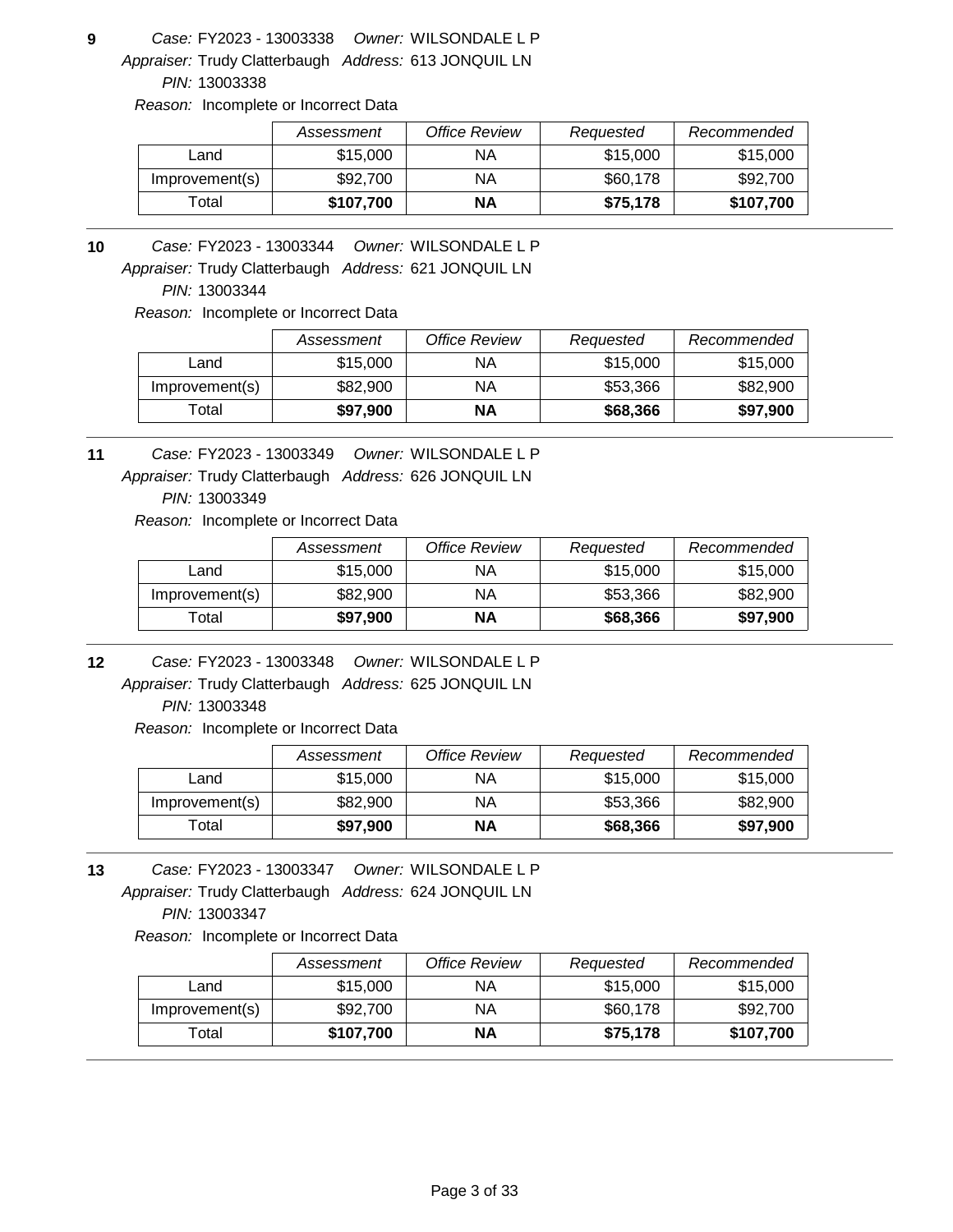Appraiser: Trudy Clatterbaugh Address: 623 JONQUIL LN **14** *Owner:* WILSONDALE L P FY2023 - 13003346 *Case:*

*PIN:* 13003346

*Reason:* Incomplete or Incorrect Data

|                | Assessment | Office Review | Requested | Recommended |
|----------------|------------|---------------|-----------|-------------|
| Land           | \$15,000   | ΝA            | \$15,000  | \$15,000    |
| Improvement(s) | \$92,700   | ΝA            | \$60,178  | \$92,700    |
| Total          | \$107,700  | <b>NA</b>     | \$75,178  | \$107,700   |

**15** *Owner:* WILSONDALE L P FY2023 - 13003345 *Case:*

Appraiser: Trudy Clatterbaugh Address: 622 JONQUIL LN

*PIN:* 13003345

*Reason:* Incomplete or Incorrect Data

|                   | Assessment | Office Review | Requested | Recommended |
|-------------------|------------|---------------|-----------|-------------|
| Land              | \$15,000   | ΝA            | \$15,000  | \$15,000    |
| Improvement(s)    | \$82,900   | ΝA            | \$53.366  | \$82,900    |
| <sup>-</sup> otal | \$97,900   | ΝA            | \$68,366  | \$97,900    |

**16** *Owner:* WILSONDALE L P FY2023 - 13003350 *Case:*

Appraiser: Trudy Clatterbaugh Address: 627 JONQUIL LN

*PIN:* 13003350

*Reason:* Incomplete or Incorrect Data

|                | Assessment | Office Review | Reauested | Recommended |
|----------------|------------|---------------|-----------|-------------|
| Land           | \$15,000   | ΝA            | \$15,000  | \$15,000    |
| Improvement(s) | \$82,900   | ΝA            | \$53.366  | \$82,900    |
| Гоtal          | \$97,900   | ΝA            | \$68,366  | \$97,900    |

**17** *Owner:* WILSONDALE L P FY2023 - 13003343 *Case:*

Appraiser: Trudy Clatterbaugh Address: 618 JONQUIL LN *PIN:* 13003343

*Reason:* Incomplete or Incorrect Data

|                | Assessment | Office Review | Requested | Recommended |
|----------------|------------|---------------|-----------|-------------|
| Land           | \$15,000   | ΝA            | \$15,000  | \$15,000    |
| Improvement(s) | \$82,900   | ΝA            | \$53,366  | \$82,900    |
| Гоtal          | \$97,900   | NΑ            | \$68,366  | \$97,900    |

Appraiser: Trudy Clatterbaugh Address: 617 JONQUIL LN **18** *Owner:* WILSONDALE L P FY2023 - 13003342 *Case: PIN:* 13003342

|                | Assessment | Office Review | Requested | Recommended |
|----------------|------------|---------------|-----------|-------------|
| Land           | \$15,000   | ΝA            | \$15,000  | \$15,000    |
| Improvement(s) | \$82,900   | ΝA            | \$53,366  | \$82,900    |
| $\tau$ otal    | \$97,900   | NΑ            | \$68,366  | \$97,900    |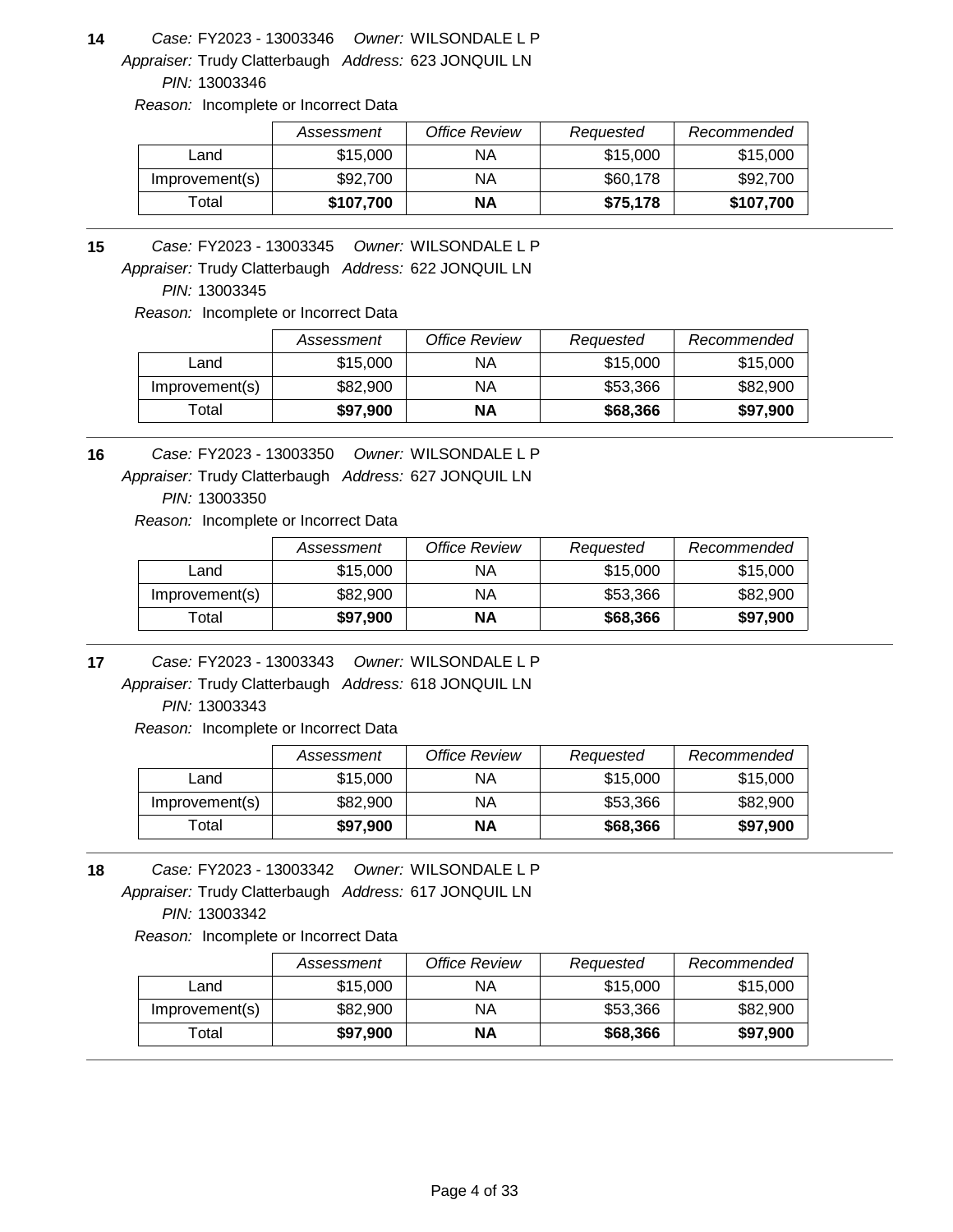Appraiser: Trudy Clatterbaugh Address: 616 JONQUIL LN **19** *Owner:* WILSONDALE L P FY2023 - 13003341 *Case:*

*PIN:* 13003341

*Reason:* Incomplete or Incorrect Data

|                | Assessment | Office Review | Requested | Recommended |
|----------------|------------|---------------|-----------|-------------|
| Land           | \$15,000   | ΝA            | \$15,000  | \$15,000    |
| Improvement(s) | \$82,900   | ΝA            | \$53,366  | \$82,900    |
| ⊺otal          | \$97.900   | NΑ            | \$68,366  | \$97,900    |

**20** *Owner:* WILSONDALE L P FY2023 - 13003351 *Case:*

Appraiser: Trudy Clatterbaugh Address: 628 JONQUIL LN

*PIN:* 13003351

*Reason:* Incomplete or Incorrect Data

|                | Assessment | Office Review | Requested | Recommended |
|----------------|------------|---------------|-----------|-------------|
| Land           | \$15,000   | ΝA            | \$15,000  | \$15,000    |
| Improvement(s) | \$82,900   | ΝA            | \$53.366  | \$82,900    |
| Гоtal          | \$97,900   | ΝA            | \$68,366  | \$97,900    |

Appraiser: Trudy Clatterbaugh Address: 614 JONQUIL LN **21** *Owner:* WILSONDALE L P FY2023 - 13003339 *Case:*

*PIN:* 13003339

*Reason:* Incomplete or Incorrect Data

|                | Assessment | Office Review | Requested | Recommended |
|----------------|------------|---------------|-----------|-------------|
| Land           | \$15,000   | ΝA            | \$15,000  | \$15,000    |
| Improvement(s) | \$92,700   | ΝA            | \$60,178  | \$92,700    |
| Total          | \$107,700  | ΝA            | \$75.178  | \$107,700   |

**22** *Owner:* WILSONDALE L P FY2023 - 13003357 *Case:*

Appraiser: Trudy Clatterbaugh Address: 636 JONQUIL LN *PIN:* 13003357

*Reason:* Incomplete or Incorrect Data

|                | Assessment | Office Review | Requested | Recommended |
|----------------|------------|---------------|-----------|-------------|
| Land           | \$15,000   | ΝA            | \$15,000  | \$15,000    |
| Improvement(s) | \$82,900   | ΝA            | \$53,366  | \$82,900    |
| Гоtal          | \$97,900   | NΑ            | \$68,366  | \$97,900    |

Appraiser: Trudy Clatterbaugh Address: 612 JONQUIL LN **23** *Owner:* WILSONDALE L P FY2023 - 13003337 *Case: PIN:* 13003337

|                | Assessment | Office Review | Requested | Recommended |
|----------------|------------|---------------|-----------|-------------|
| Land           | \$15,000   | ΝA            | \$15,000  | \$15,000    |
| Improvement(s) | \$82,900   | ΝA            | \$53,366  | \$82,900    |
| $\tau$ otal    | \$97,900   | NΑ            | \$68,366  | \$97,900    |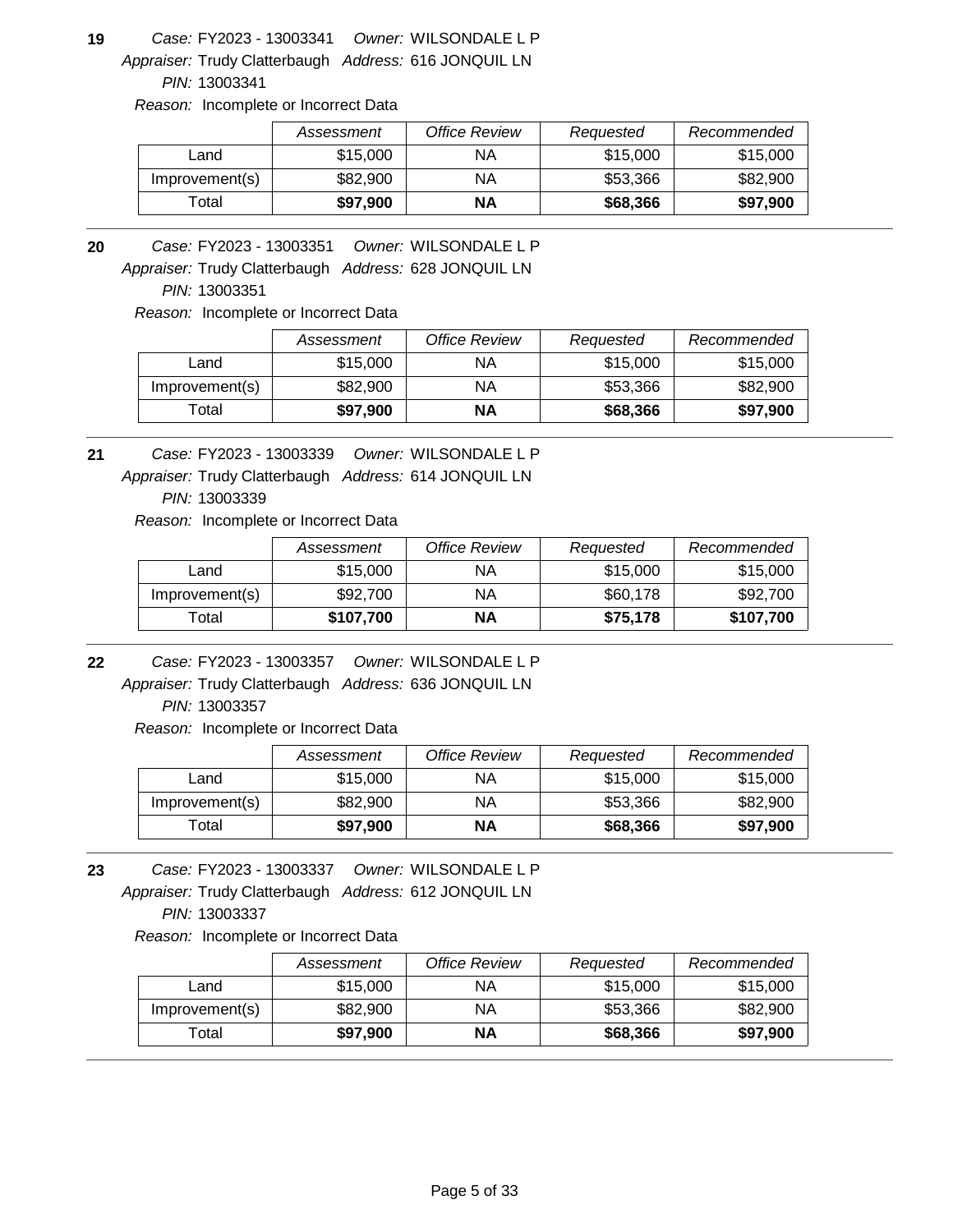Appraiser: Trudy Clatterbaugh Address: 611 JONQUIL LN **24** *Owner:* WILSONDALE L P FY2023 - 13003336 *Case:*

*PIN:* 13003336

*Reason:* Incomplete or Incorrect Data

|                | Assessment | Office Review | Requested | Recommended |
|----------------|------------|---------------|-----------|-------------|
| Land           | \$15,000   | ΝA            | \$15,000  | \$15,000    |
| Improvement(s) | \$82,900   | ΝA            | \$53,366  | \$82,900    |
| ⊺otal          | \$97.900   | NΑ            | \$68,366  | \$97,900    |

**25** *Owner:* WILSONDALE L P FY2023 - 13003340 *Case:*

Appraiser: Trudy Clatterbaugh Address: 615 JONQUIL LN

*PIN:* 13003340

*Reason:* Incomplete or Incorrect Data

|                | Assessment | <b>Office Review</b> | Requested | Recommended |
|----------------|------------|----------------------|-----------|-------------|
| Land           | \$15,000   | ΝA                   | \$15,000  | \$15,000    |
| Improvement(s) | \$82,900   | ΝA                   | \$53.366  | \$82,900    |
| Total          | \$97,900   | ΝA                   | \$68,366  | \$97,900    |

**26** *Owner:* WILSONDALE L P FY2023 - 13003360 *Case:*

Appraiser: Trudy Clatterbaugh Address: 711 JONQUIL LN

*PIN:* 13003360

*Reason:* Incomplete or Incorrect Data

|                | Assessment | Office Review | Requested | Recommended |
|----------------|------------|---------------|-----------|-------------|
| Land           | \$15,000   | ΝA            | \$15,000  | \$15,000    |
| Improvement(s) | \$82,900   | ΝA            | \$53,366  | \$82,900    |
| Total          | \$97,900   | ΝA            | \$68,366  | \$97,900    |

**27** *Owner:* WILSONDALE L P FY2023 - 13003368 *Case:*

Appraiser: Trudy Clatterbaugh Address: 721 JONQUIL LN *PIN:* 13003368

*Reason:* Incomplete or Incorrect Data

|                | Assessment | <b>Office Review</b> | Requested | Recommended |
|----------------|------------|----------------------|-----------|-------------|
| Land           | \$15,000   | ΝA                   | \$15,000  | \$15,000    |
| Improvement(s) | \$82,900   | ΝA                   | \$53.366  | \$82,900    |
| ™otal          | \$97,900   | NΑ                   | \$68,366  | \$97,900    |

Appraiser: Trudy Clatterbaugh Address: 718 JONQUIL LN **28** *Owner:* WILSONDALE L P FY2023 - 13003367 *Case: PIN:* 13003367

|                | Assessment | Office Review | Requested | Recommended |
|----------------|------------|---------------|-----------|-------------|
| Land           | \$15,000   | ΝA            | \$15,000  | \$15,000    |
| Improvement(s) | \$82,900   | ΝA            | \$53,366  | \$82,900    |
| $\tau$ otal    | \$97,900   | NΑ            | \$68,366  | \$97,900    |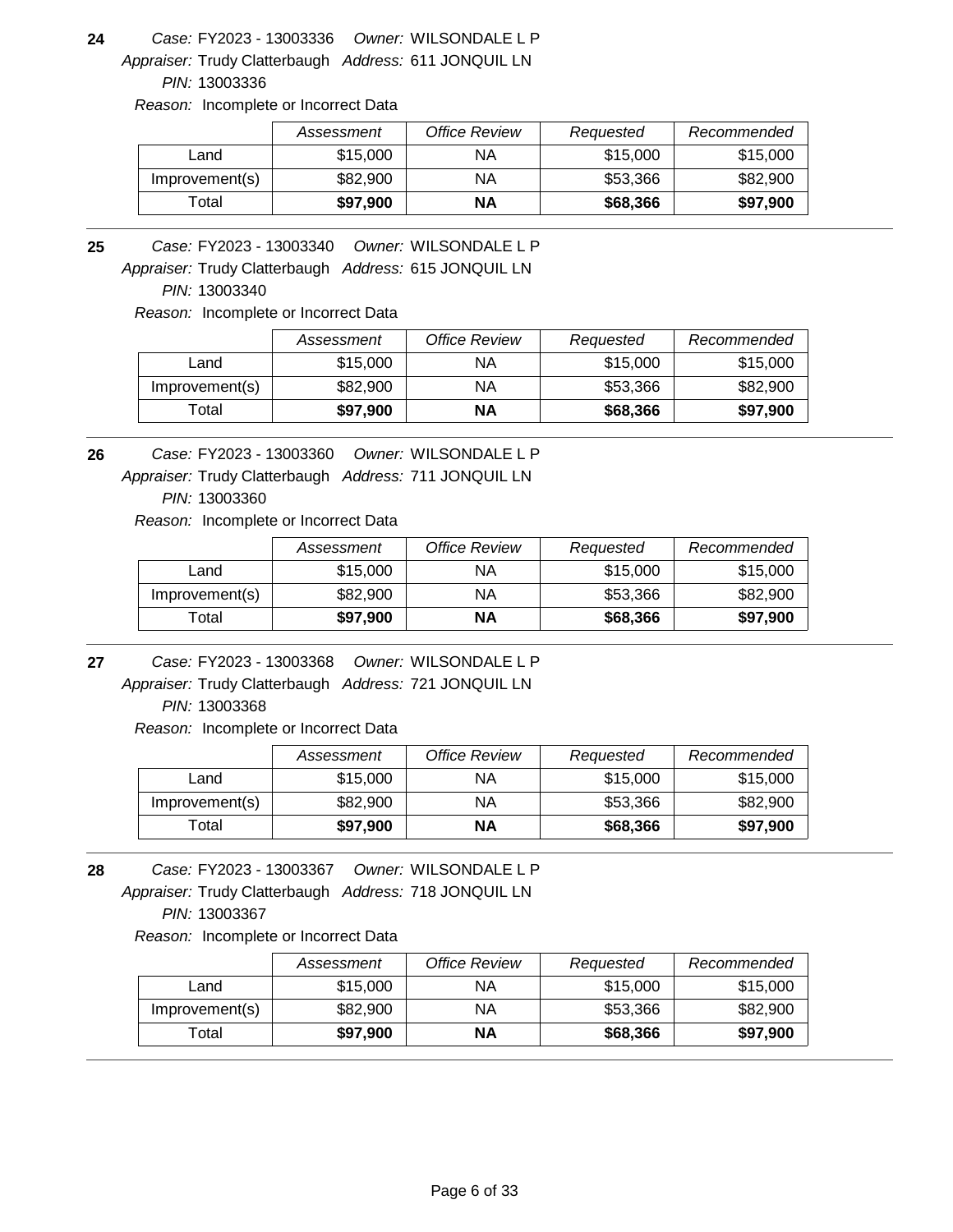Appraiser: Trudy Clatterbaugh Address: 717 JONQUIL LN **29** *Owner:* WILSONDALE L P FY2023 - 13003366 *Case:*

*PIN:* 13003366

*Reason:* Incomplete or Incorrect Data

|                | Assessment | Office Review | Requested | Recommended |
|----------------|------------|---------------|-----------|-------------|
| Land           | \$15,000   | ΝA            | \$15,000  | \$15,000    |
| Improvement(s) | \$82,900   | ΝA            | \$53,366  | \$82,900    |
| ⊺otal          | \$97,900   | <b>NA</b>     | \$68,366  | \$97,900    |

**30** *Owner:* WILSONDALE L P FY2023 - 13003365 *Case:*

Appraiser: Trudy Clatterbaugh Address: 716 JONQUIL LN

*PIN:* 13003365

*Reason:* Incomplete or Incorrect Data

|                | Assessment | Office Review | Requested | Recommended |
|----------------|------------|---------------|-----------|-------------|
| Land           | \$15,000   | ΝA            | \$15,000  | \$15,000    |
| Improvement(s) | \$82,900   | ΝA            | \$53.366  | \$82,900    |
| Гоtal          | \$97.900   | ΝA            | \$68,366  | \$97,900    |

**31** *Owner:* WILSONDALE L P FY2023 - 13003364 *Case:*

Appraiser: Trudy Clatterbaugh Address: 715 JONQUIL LN

*PIN:* 13003364

*Reason:* Incomplete or Incorrect Data

|                | Assessment | Office Review | Requested | Recommended |
|----------------|------------|---------------|-----------|-------------|
| Land           | \$15,000   | ΝA            | \$15,000  | \$15,000    |
| Improvement(s) | \$82,900   | ΝA            | \$53.366  | \$82,900    |
| Total          | \$97,900   | ΝA            | \$68,366  | \$97,900    |

**32** *Owner:* WILSONDALE L P FY2023 - 13003363 *Case:*

Appraiser: Trudy Clatterbaugh Address: 714 JONQUIL LN *PIN:* 13003363

*Reason:* Incomplete or Incorrect Data

|                | Assessment | Office Review | Requested | Recommended |
|----------------|------------|---------------|-----------|-------------|
| Land           | \$15,000   | ΝA            | \$15,000  | \$15,000    |
| Improvement(s) | \$92,700   | ΝA            | \$60,178  | \$92,700    |
| Total          | \$107,700  | ΝA            | \$75,178  | \$107,700   |

Appraiser: Trudy Clatterbaugh Address: 634 JONQUIL LN **33** *Owner:* WILSONDALE L P FY2023 - 13003355 *Case: PIN:* 13003355

|                | Assessment | Office Review | Requested | Recommended |
|----------------|------------|---------------|-----------|-------------|
| Land           | \$15,000   | ΝA            | \$15,000  | \$15,000    |
| Improvement(s) | \$92,700   | ΝA            | \$60,178  | \$92,700    |
| $\tau$ otal    | \$107,700  | NΑ            | \$75.178  | \$107,700   |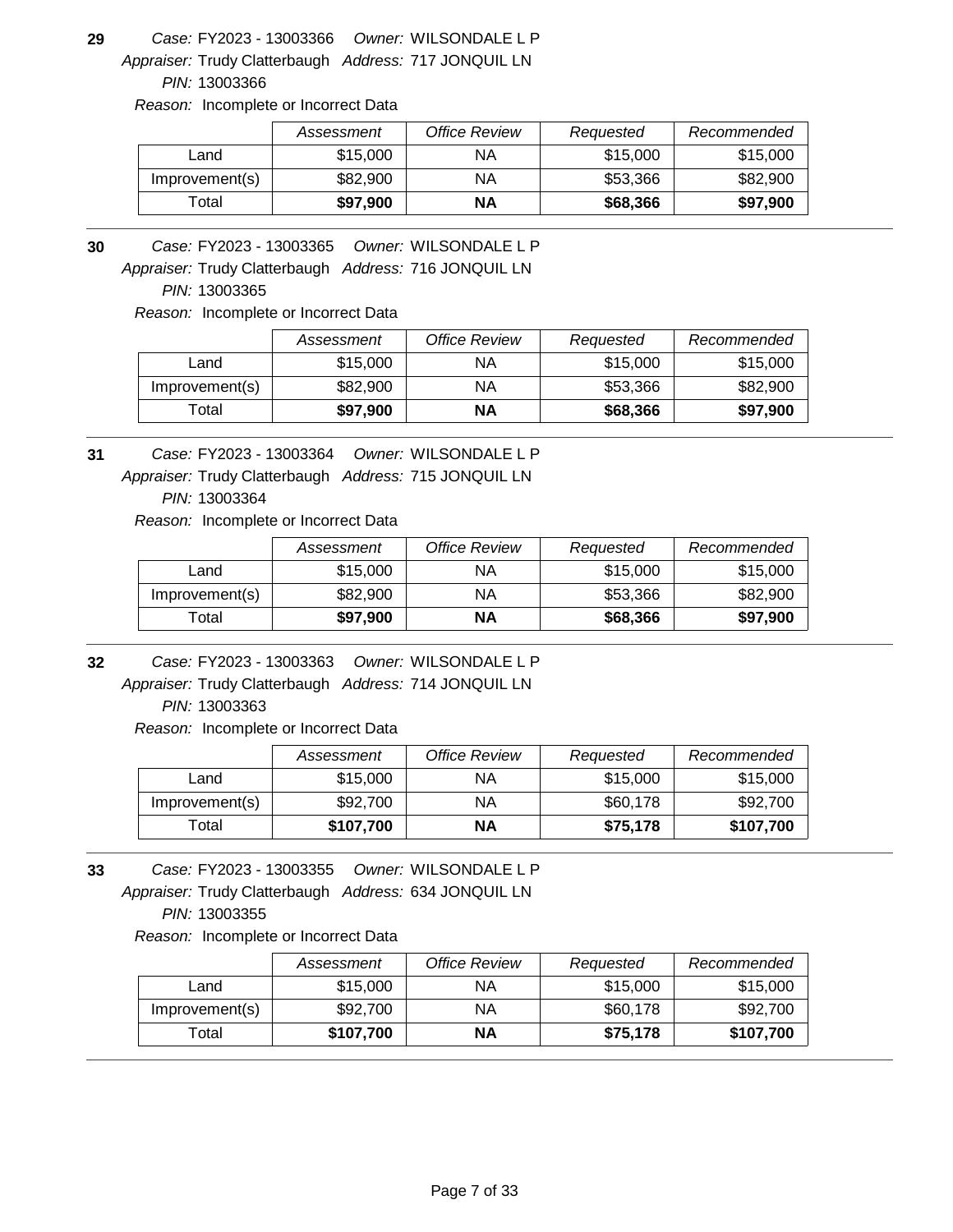Appraiser: Trudy Clatterbaugh Address: 712 JONQUIL LN **34** *Owner:* WILSONDALE L P FY2023 - 13003361 *Case:*

*PIN:* 13003361

*Reason:* Incomplete or Incorrect Data

|                | Assessment | Office Review | Requested | Recommended |
|----------------|------------|---------------|-----------|-------------|
| ∟and           | \$15,000   | ΝA            | \$15,000  | \$15,000    |
| Improvement(s) | \$82,900   | ΝA            | \$53,366  | \$82,900    |
| ⊺otal          | \$97,900   | <b>NA</b>     | \$68,366  | \$97,900    |

**35** *Owner:* WILSONDALE L P FY2023 - 13003352 *Case:*

Appraiser: Trudy Clatterbaugh Address: 631 JONQUIL LN

*PIN:* 13003352

*Reason:* Incomplete or Incorrect Data

|                | Assessment | Office Review | Requested | Recommended |
|----------------|------------|---------------|-----------|-------------|
| Land           | \$15,000   | ΝA            | \$15,000  | \$15,000    |
| Improvement(s) | \$82,900   | ΝA            | \$53.366  | \$82,900    |
| Гоtal          | \$97.900   | ΝA            | \$68,366  | \$97,900    |

**36** *Owner:* WILSONDALE L P FY2023 - 13003359 *Case:*

Appraiser: Trudy Clatterbaugh Address: 638 JONQUIL LN

*PIN:* 13003359

*Reason:* Incomplete or Incorrect Data

|                | Assessment | Office Review | Requested | Recommended |
|----------------|------------|---------------|-----------|-------------|
| Land           | \$15,000   | ΝA            | \$15,000  | \$15,000    |
| Improvement(s) | \$82,900   | ΝA            | \$53.366  | \$82,900    |
| Total          | \$97,900   | ΝA            | \$68,366  | \$97,900    |

**37** *Owner:* WILSONDALE L P FY2023 - 13003358 *Case:*

Appraiser: Trudy Clatterbaugh Address: 637 JONQUIL LN *PIN:* 13003358

*Reason:* Incomplete or Incorrect Data

|                | Assessment | <b>Office Review</b> | Requested | Recommended |
|----------------|------------|----------------------|-----------|-------------|
| Land           | \$15,000   | ΝA                   | \$15,000  | \$15,000    |
| Improvement(s) | \$82,900   | ΝA                   | \$53.366  | \$82,900    |
| ™otal          | \$97,900   | NΑ                   | \$68,366  | \$97,900    |

Appraiser: Trudy Clatterbaugh Address: 531 JONQUIL LN **38** *Owner:* WILSONDALE L P FY2023 - 13003330 *Case: PIN:* 13003330

|                | Assessment | Office Review | Requested | Recommended |
|----------------|------------|---------------|-----------|-------------|
| Land           | \$15,000   | ΝA            | \$15,000  | \$15,000    |
| Improvement(s) | \$82,900   | ΝA            | \$53.366  | \$82,900    |
| Total          | \$97,900   | ΝA            | \$68,366  | \$97,900    |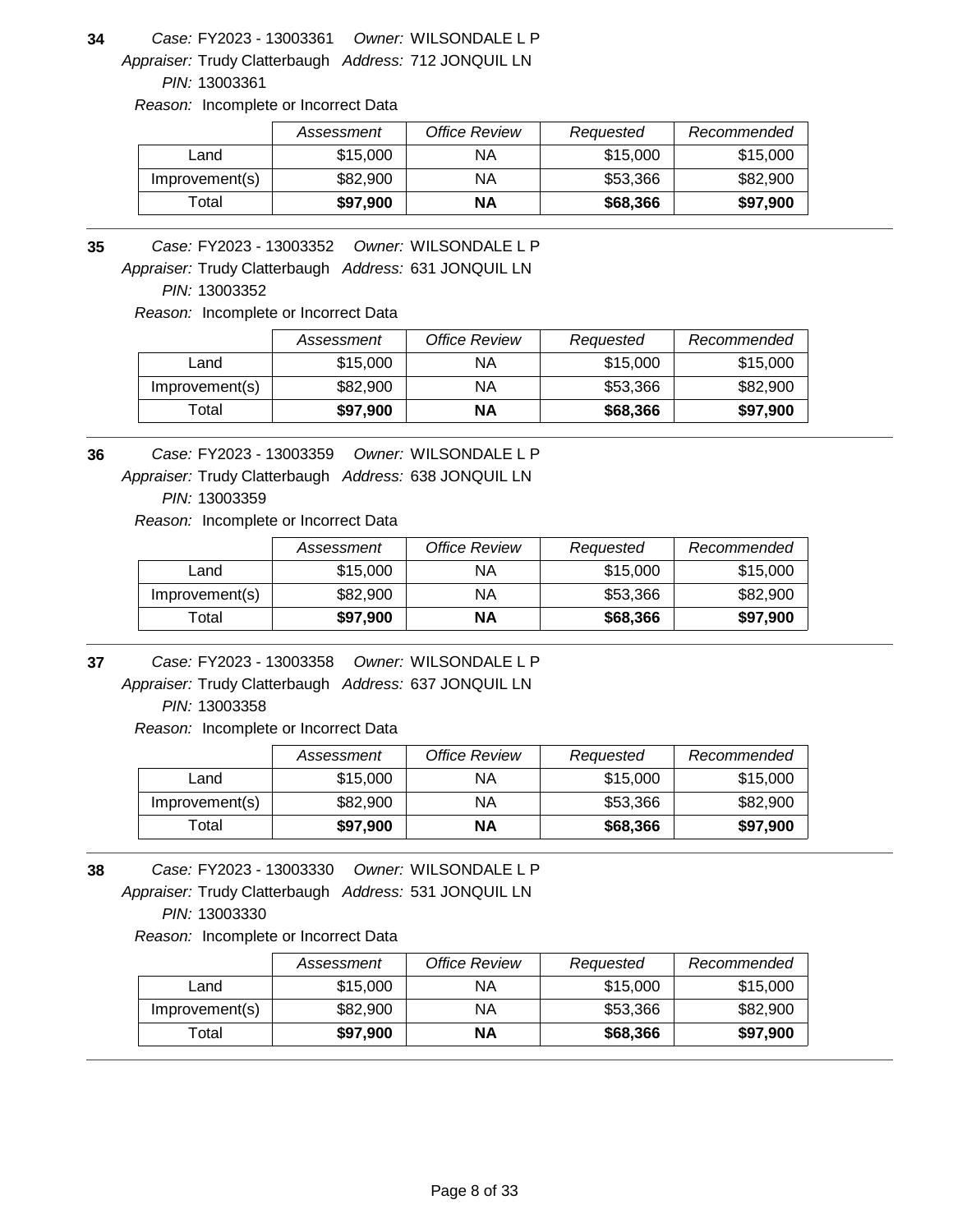Appraiser: Trudy Clatterbaugh Address: 635 JONQUIL LN **39** *Owner:* WILSONDALE L P FY2023 - 13003356 *Case:*

*PIN:* 13003356

*Reason:* Incomplete or Incorrect Data

|                | Assessment | Office Review | Requested | Recommended |
|----------------|------------|---------------|-----------|-------------|
| ∟and           | \$15,000   | ΝA            | \$15,000  | \$15,000    |
| Improvement(s) | \$82,900   | ΝA            | \$53,366  | \$82,900    |
| ⊺otal          | \$97,900   | <b>NA</b>     | \$68,366  | \$97,900    |

Appraiser: Trudy Clatterbaugh Address: 536 JONQUIL LN **40** *Owner:* WILSONDALE L P FY2023 - 13003335 *Case:*

*PIN:* 13003335

*Reason:* Incomplete or Incorrect Data

|                | Assessment | Office Review | Requested | Recommended |
|----------------|------------|---------------|-----------|-------------|
| Land           | \$15,000   | ΝA            | \$15,000  | \$15,000    |
| Improvement(s) | \$82,900   | ΝA            | \$53.366  | \$82,900    |
| Total          | \$97,900   | <b>NA</b>     | \$68,366  | \$97,900    |

Appraiser: Trudy Clatterbaugh Address: 633 JONQUIL LN **41** *Owner:* WILSONDALE L P FY2023 - 13003354 *Case:*

*PIN:* 13003354

*Reason:* Incomplete or Incorrect Data

|                | Assessment | Office Review | Requested | Recommended |
|----------------|------------|---------------|-----------|-------------|
| Land           | \$15,000   | ΝA            | \$15,000  | \$15,000    |
| Improvement(s) | \$92,700   | ΝA            | \$60,178  | \$92,700    |
| Total          | \$107,700  | ΝA            | \$75.178  | \$107,700   |

**42** *Owner:* WILSONDALE L P FY2023 - 13003353 *Case:*

Appraiser: Trudy Clatterbaugh Address: 632 JONQUIL LN *PIN:* 13003353

*Reason:* Incomplete or Incorrect Data

|                | Assessment | Office Review | Requested | Recommended |
|----------------|------------|---------------|-----------|-------------|
| Land           | \$15,000   | ΝA            | \$15,000  | \$15,000    |
| Improvement(s) | \$82,900   | ΝA            | \$53,366  | \$82,900    |
| Гоtal          | \$97,900   | NΑ            | \$68,366  | \$97,900    |

Appraiser: Trudy Clatterbaugh Address: 713 JONQUIL LN **43** *Owner:* WILSONDALE L P FY2023 - 13003362 *Case: PIN:* 13003362

|                  | Assessment | Office Review | Requested | Recommended |
|------------------|------------|---------------|-----------|-------------|
| Land             | \$15,000   | ΝA            | \$15,000  | \$15,000    |
| Improvement(s)   | \$92,700   | ΝA            | \$60,178  | \$92,700    |
| $\mathsf{Total}$ | \$107,700  | ΝA            | \$75.178  | \$107,700   |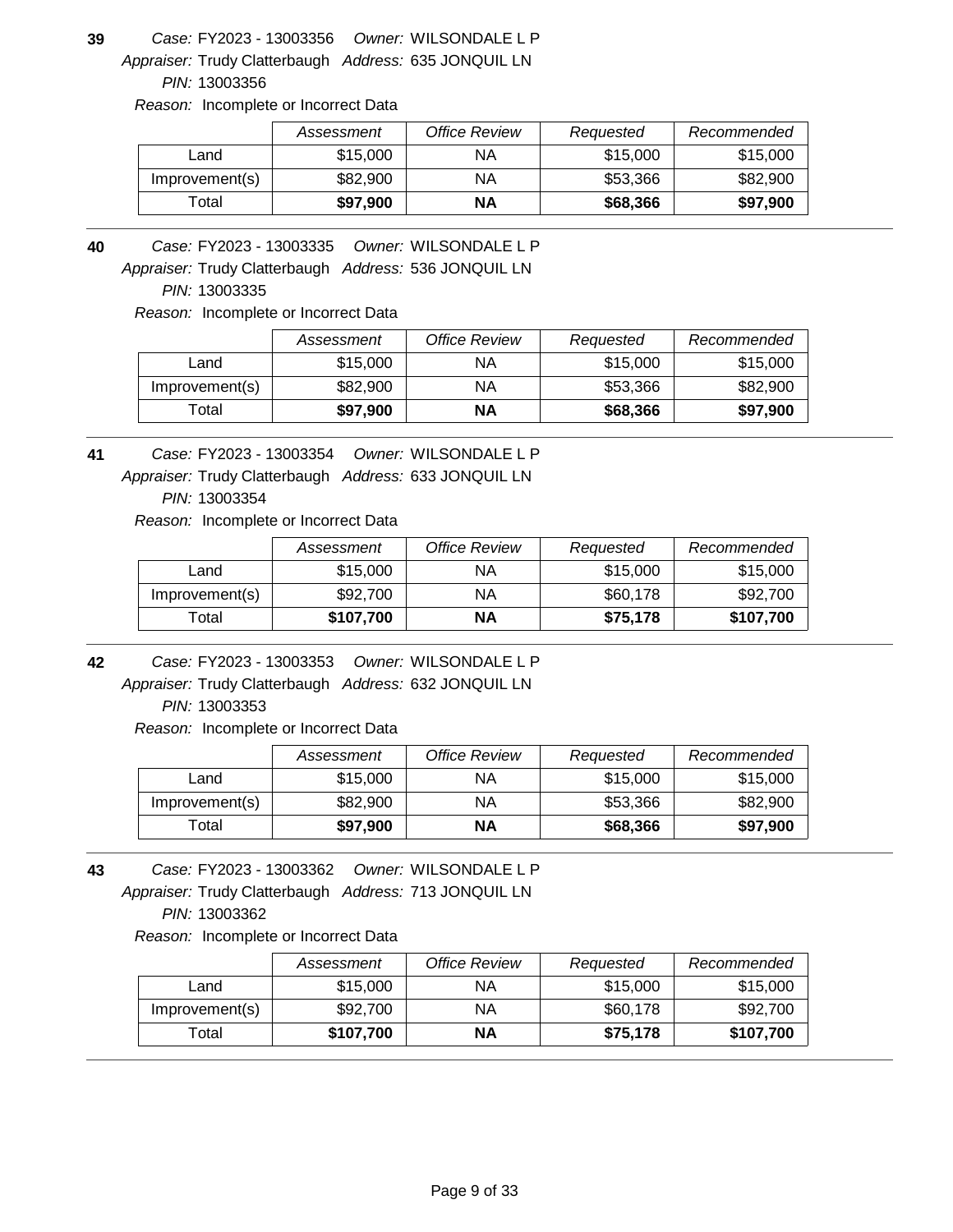Appraiser: Trudy Clatterbaugh Address: 422 JONQUIL LN **44** *Owner:* WILSONDALE L P FY2023 - 13003307 *Case:*

*PIN:* 13003307

*Reason:* Incomplete or Incorrect Data

|                | Assessment | Office Review | Requested | Recommended |
|----------------|------------|---------------|-----------|-------------|
| Land           | \$15,000   | ΝA            | \$15,000  | \$15,000    |
| Improvement(s) | \$82,900   | ΝA            | \$53,366  | \$82,900    |
| Γotal          | \$97.900   | NΑ            | \$68,366  | \$97,900    |

Appraiser: Trudy Clatterbaugh Address: 533 JONQUIL LN **45** *Owner:* WILSONDALE L P FY2023 - 13003332 *Case:*

*PIN:* 13003332

*Reason:* Incomplete or Incorrect Data

|                | Assessment | Office Review | Requested | Recommended |
|----------------|------------|---------------|-----------|-------------|
| Land           | \$15,000   | ΝA            | \$15,000  | \$15,000    |
| Improvement(s) | \$92,700   | ΝA            | \$60,178  | \$92,700    |
| Total          | \$107,700  | ΝA            | \$75,178  | \$107,700   |

**46** *Owner:* WILSONDALE L P FY2023 - 13003314 *Case:*

Appraiser: Trudy Clatterbaugh Address: 433 JONQUIL LN

*PIN:* 13003314

*Reason:* Incomplete or Incorrect Data

|                | Assessment | Office Review | Requested | Recommended |
|----------------|------------|---------------|-----------|-------------|
| Land           | \$15,000   | ΝA            | \$15,000  | \$15,000    |
| Improvement(s) | \$92,700   | ΝA            | \$60,178  | \$92,700    |
| Total          | \$107,700  | ΝA            | \$75.178  | \$107,700   |

**47** *Owner:* WILSONDALE L P FY2023 - 13003313 *Case:*

Appraiser: Trudy Clatterbaugh Address: 432 JONQUIL LN *PIN:* 13003313

*Reason:* Incomplete or Incorrect Data

|                | Assessment | <b>Office Review</b> | Requested | Recommended |
|----------------|------------|----------------------|-----------|-------------|
| Land           | \$15,000   | ΝA                   | \$15,000  | \$15,000    |
| Improvement(s) | \$82,900   | ΝA                   | \$53.366  | \$82,900    |
| ™otal          | \$97,900   | NΑ                   | \$68,366  | \$97,900    |

Appraiser: Trudy Clatterbaugh Address: 431 JONQUIL LN **48** *Owner:* WILSONDALE L P FY2023 - 13003312 *Case: PIN:* 13003312

|                | Assessment | Office Review | Requested | Recommended |
|----------------|------------|---------------|-----------|-------------|
| Land           | \$15,000   | ΝA            | \$15,000  | \$15,000    |
| Improvement(s) | \$82,900   | ΝA            | \$53,366  | \$82,900    |
| $\tau$ otal    | \$97,900   | NΑ            | \$68,366  | \$97,900    |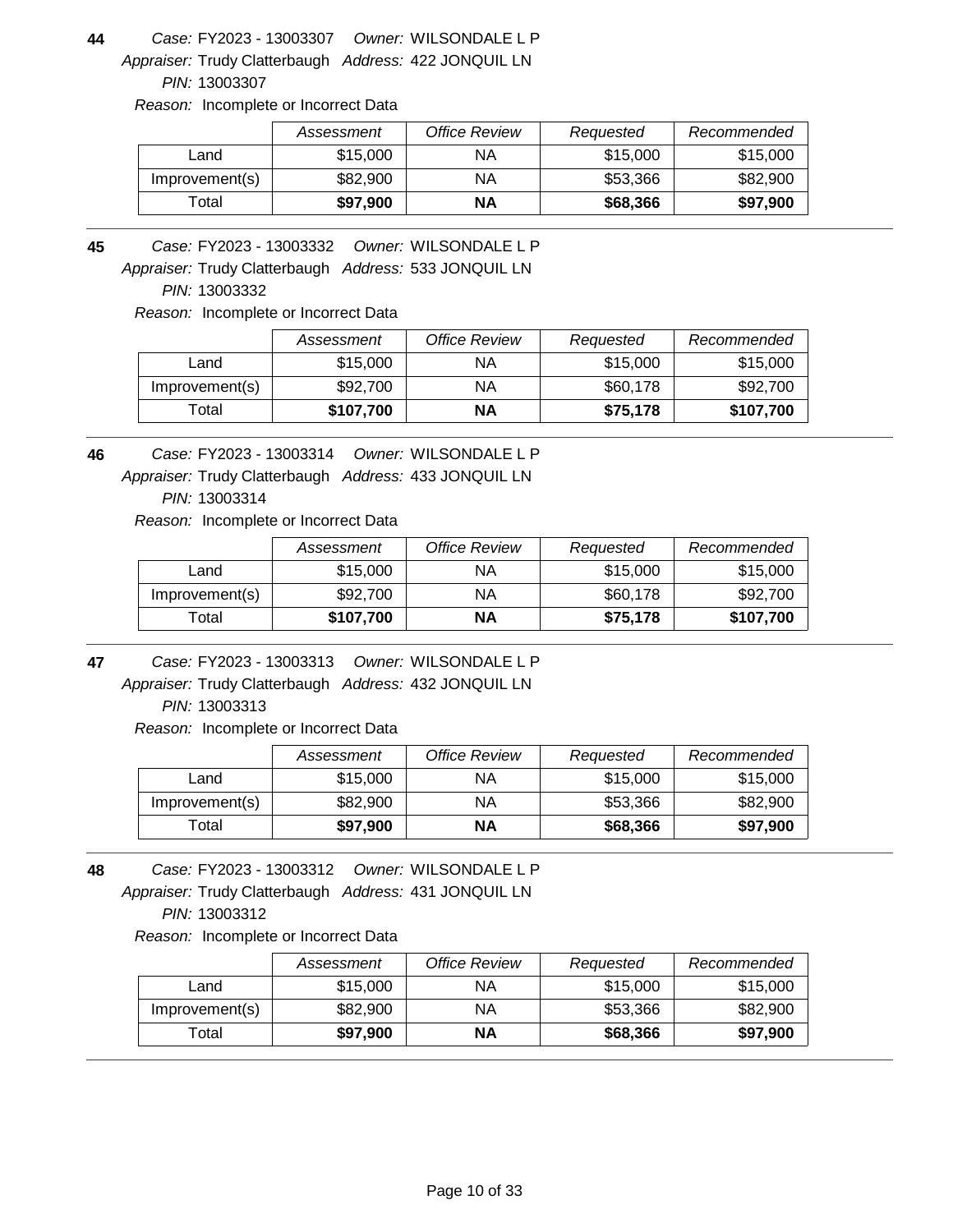Appraiser: Trudy Clatterbaugh Address: 426 JONQUIL LN **49** *Owner:* WILSONDALE L P FY2023 - 13003311 *Case:*

*PIN:* 13003311

*Reason:* Incomplete or Incorrect Data

|                | Assessment | Office Review | Requested | Recommended |
|----------------|------------|---------------|-----------|-------------|
| ∟and           | \$15,000   | ΝA            | \$15,000  | \$15,000    |
| Improvement(s) | \$82,900   | ΝA            | \$53,366  | \$82,900    |
| ⊺otal          | \$97,900   | <b>NA</b>     | \$68,366  | \$97,900    |

**50** *Owner:* WILSONDALE L P FY2023 - 13003310 *Case:*

Appraiser: Trudy Clatterbaugh Address: 425 JONQUIL LN

*PIN:* 13003310

*Reason:* Incomplete or Incorrect Data

|                   | Assessment | Office Review | Requested | Recommended |
|-------------------|------------|---------------|-----------|-------------|
| Land              | \$15,000   | ΝA            | \$15,000  | \$15,000    |
| Improvement(s)    | \$82,900   | ΝA            | \$53.366  | \$82,900    |
| <sup>-</sup> otal | \$97.900   | ΝA            | \$68,366  | \$97,900    |

Appraiser: Trudy Clatterbaugh Address: 435 JONQUIL LN **51** *Owner:* WILSONDALE L P FY2023 - 13003316 *Case:*

*PIN:* 13003316

*Reason:* Incomplete or Incorrect Data

|                | Assessment | Office Review | Requested | Recommended |
|----------------|------------|---------------|-----------|-------------|
| Land           | \$15,000   | ΝA            | \$15,000  | \$15,000    |
| Improvement(s) | \$82,900   | ΝA            | \$53.366  | \$82,900    |
| Total          | \$97,900   | ΝA            | \$68,366  | \$97,900    |

**52** *Owner:* WILSONDALE L P FY2023 - 13003308 *Case:*

Appraiser: Trudy Clatterbaugh Address: 423 JONQUIL LN *PIN:* 13003308

*Reason:* Incomplete or Incorrect Data

|                | Assessment | Office Review | Requested | Recommended |
|----------------|------------|---------------|-----------|-------------|
| Land           | \$15,000   | ΝA            | \$15,000  | \$15,000    |
| Improvement(s) | \$92,700   | ΝA            | \$60,178  | \$92,700    |
| Total          | \$107,700  | ΝA            | \$75,178  | \$107,700   |

Appraiser: Trudy Clatterbaugh Address: 436 JONQUIL LN **53** *Owner:* WILSONDALE L P FY2023 - 13003317 *Case: PIN:* 13003317

|                | Assessment | Office Review | Requested | Recommended |
|----------------|------------|---------------|-----------|-------------|
| Land           | \$15,000   | ΝA            | \$15,000  | \$15,000    |
| Improvement(s) | \$82,900   | ΝA            | \$53,366  | \$82,900    |
| $\tau$ otal    | \$97,900   | NΑ            | \$68,366  | \$97,900    |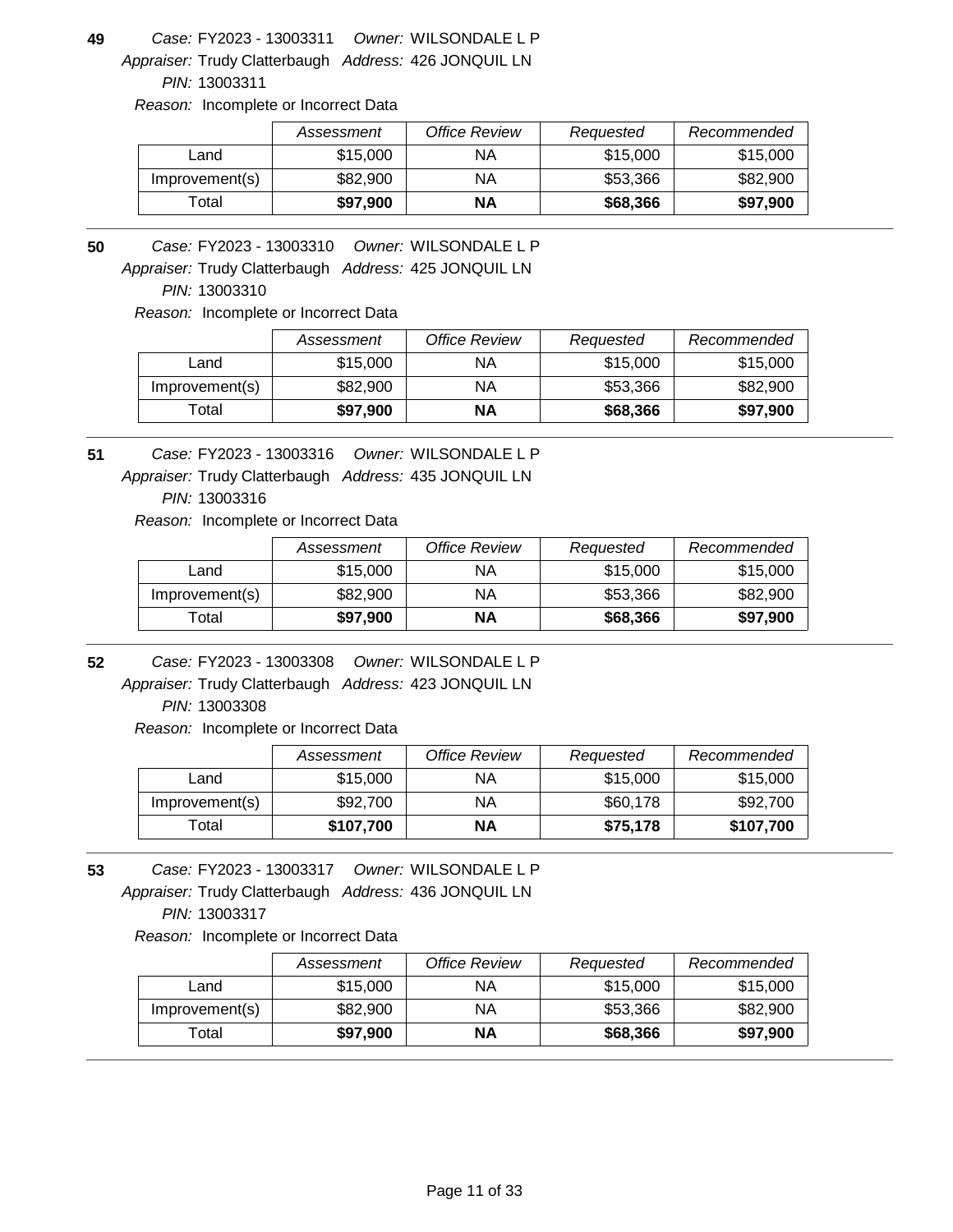Appraiser: Trudy Clatterbaugh Address: 421 JONQUIL LN **54** *Owner:* WILSONDALE L P FY2023 - 13003306 *Case:*

*PIN:* 13003306

*Reason:* Incomplete or Incorrect Data

|                | Assessment | Office Review | Requested | Recommended |
|----------------|------------|---------------|-----------|-------------|
| Land           | \$15,000   | ΝA            | \$15,000  | \$15,000    |
| Improvement(s) | \$82,900   | ΝA            | \$53,366  | \$82,900    |
| ⊺otal          | \$97.900   | NΑ            | \$68,366  | \$97,900    |

**55** *Owner:* WILSONDALE L P FY2023 - 13003305 *Case:*

Appraiser: Trudy Clatterbaugh Address: 416 JONQUIL LN

*PIN:* 13003305

*Reason:* Incomplete or Incorrect Data

|                   | Assessment | Office Review | Requested | Recommended |
|-------------------|------------|---------------|-----------|-------------|
| Land              | \$15,000   | ΝA            | \$15,000  | \$15,000    |
| Improvement(s)    | \$82,900   | ΝA            | \$53.366  | \$82,900    |
| <sup>-</sup> otal | \$97,900   | ΝA            | \$68,366  | \$97,900    |

**56** *Owner:* WILSONDALE L P FY2023 - 13003304 *Case:*

Appraiser: Trudy Clatterbaugh Address: 415 JONQUIL LN

*PIN:* 13003304

*Reason:* Incomplete or Incorrect Data

|                | Assessment | Office Review | Requested | Recommended |
|----------------|------------|---------------|-----------|-------------|
| Land           | \$15,000   | ΝA            | \$15,000  | \$15,000    |
| Improvement(s) | \$82,900   | ΝA            | \$53,366  | \$82,900    |
| Total          | \$97.900   | NΑ            | \$68,366  | \$97,900    |

**57** *Owner:* WILSONDALE L P FY2023 - 13003303 *Case:*

Appraiser: Trudy Clatterbaugh Address: 414 JONQUIL LN *PIN:* 13003303

*Reason:* Incomplete or Incorrect Data

|                | Assessment | Office Review | Requested | Recommended |
|----------------|------------|---------------|-----------|-------------|
| Land           | \$15,000   | ΝA            | \$15,000  | \$15,000    |
| Improvement(s) | \$92,700   | ΝA            | \$60,178  | \$92,700    |
| Total          | \$107,700  | ΝA            | \$75,178  | \$107,700   |

Appraiser: Trudy Clatterbaugh Address: 413 JONQUIL LN **58** *Owner:* WILSONDALE L P FY2023 - 13003302 *Case: PIN:* 13003302

|                | Assessment | Office Review | Requested | Recommended |
|----------------|------------|---------------|-----------|-------------|
| Land           | \$15,000   | ΝA            | \$15,000  | \$15,000    |
| Improvement(s) | \$92,700   | ΝA            | \$60,178  | \$92,700    |
| $\tau$ otal    | \$107,700  | NΑ            | \$75.178  | \$107,700   |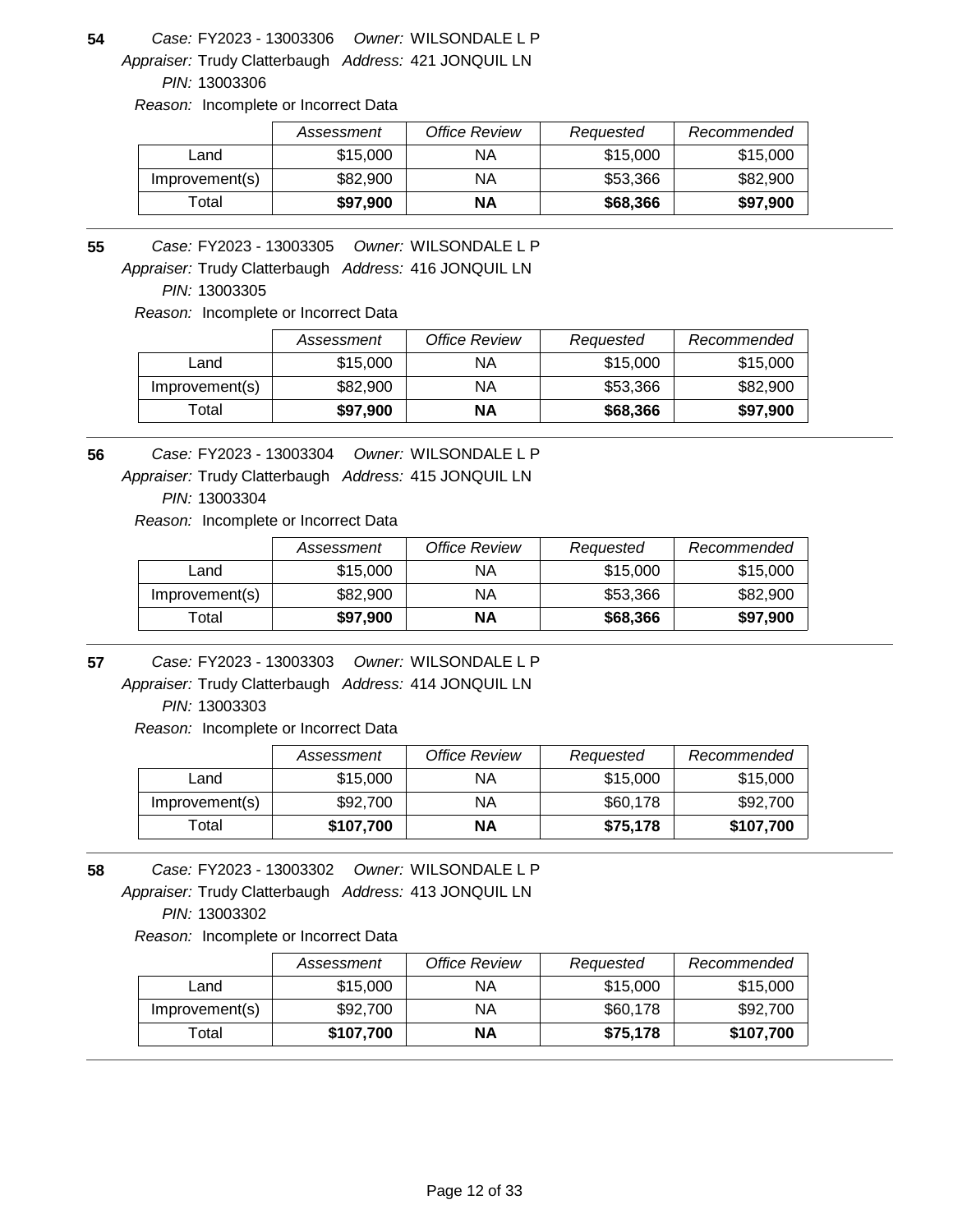Appraiser: Trudy Clatterbaugh Address: 412 JONQUIL LN **59** *Owner:* WILSONDALE L P FY2023 - 13003301 *Case:*

*PIN:* 13003301

*Reason:* Incomplete or Incorrect Data

|                | Assessment | Office Review | Requested | Recommended |
|----------------|------------|---------------|-----------|-------------|
| ∟and           | \$15,000   | ΝA            | \$15,000  | \$15,000    |
| Improvement(s) | \$82,900   | ΝA            | \$53,366  | \$82,900    |
| ⊺otal          | \$97,900   | <b>NA</b>     | \$68,366  | \$97,900    |

**60** *Owner:* WILSONDALE L P FY2023 - 13003300 *Case:*

Appraiser: Trudy Clatterbaugh Address: 411 JONQUIL LN

*PIN:* 13003300

*Reason:* Incomplete or Incorrect Data

|                | Assessment | Office Review | Requested | Recommended |
|----------------|------------|---------------|-----------|-------------|
| Land           | \$15,000   | ΝA            | \$15,000  | \$15,000    |
| Improvement(s) | \$82,900   | ΝA            | \$53.366  | \$82,900    |
| Гоtal          | \$97.900   | ΝA            | \$68,366  | \$97,900    |

**61** *Owner:* WILSONDALE L P FY2023 - 13003309 *Case:*

Appraiser: Trudy Clatterbaugh Address: 424 JONQUIL LN

*PIN:* 13003309

*Reason:* Incomplete or Incorrect Data

|                | Assessment | Office Review | Requested | Recommended |
|----------------|------------|---------------|-----------|-------------|
| Land           | \$15,000   | ΝA            | \$15,000  | \$15,000    |
| Improvement(s) | \$92,700   | ΝA            | \$60,178  | \$92,700    |
| Total          | \$107,700  | ΝA            | \$75,178  | \$107,700   |

**62** *Owner:* WILSONDALE L P FY2023 - 13003325 *Case:*

Appraiser: Trudy Clatterbaugh Address: 522 JONQUIL LN *PIN:* 13003325

*Reason:* Incomplete or Incorrect Data

|                | Assessment | <b>Office Review</b> | Requested | Recommended |
|----------------|------------|----------------------|-----------|-------------|
| Land           | \$15,000   | ΝA                   | \$15,000  | \$15,000    |
| Improvement(s) | \$82,900   | ΝA                   | \$53.366  | \$82,900    |
| ™otal          | \$97,900   | NΑ                   | \$68,366  | \$97,900    |

Appraiser: Trudy Clatterbaugh Address: 534 JONQUIL LN **63** *Owner:* WILSONDALE L P FY2023 - 13003333 *Case: PIN:* 13003333

|                  | Assessment | Office Review | Requested | Recommended |
|------------------|------------|---------------|-----------|-------------|
| Land             | \$15,000   | ΝA            | \$15,000  | \$15,000    |
| Improvement(s)   | \$92,700   | ΝA            | \$60,178  | \$92,700    |
| $\mathsf{Total}$ | \$107,700  | ΝA            | \$75.178  | \$107,700   |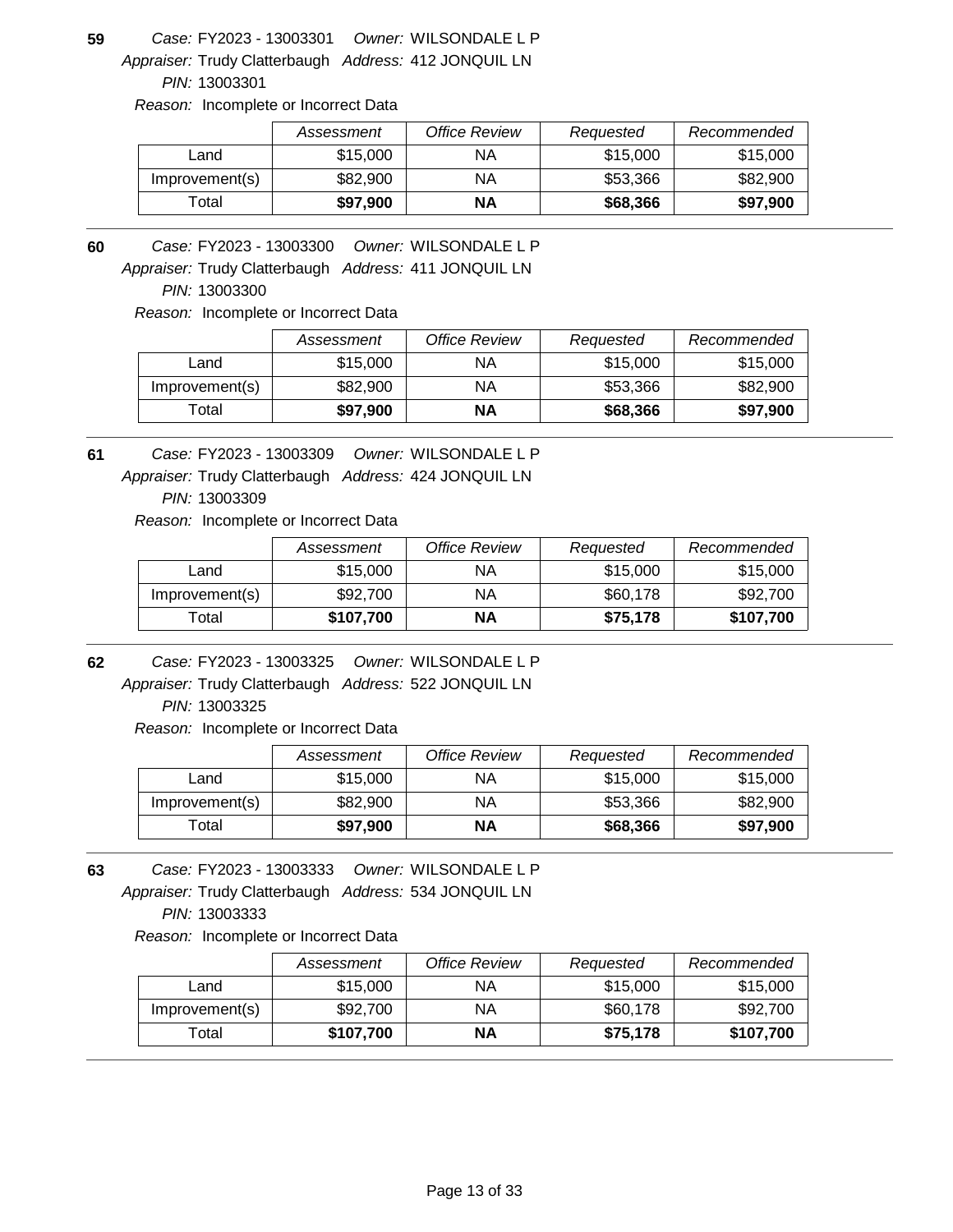Appraiser: Trudy Clatterbaugh Address: 723 JONQUIL LN **64** *Owner:* WILSONDALE L P FY2023 - 13003370 *Case:*

*PIN:* 13003370

*Reason:* Incomplete or Incorrect Data

|                | Assessment | <b>Office Review</b> | Requested | Recommended |
|----------------|------------|----------------------|-----------|-------------|
| Land           | \$15,000   | ΝA                   | \$15,000  | \$15,000    |
| Improvement(s) | \$92,700   | ΝA                   | \$60,178  | \$92,700    |
| $\tau$ otal    | \$107,700  | <b>NA</b>            | \$75,178  | \$107,700   |

**65** *Owner:* WILSONDALE L P FY2023 - 13003331 *Case:*

Appraiser: Trudy Clatterbaugh Address: 532 JONQUIL LN

*PIN:* 13003331

*Reason:* Incomplete or Incorrect Data

|                | Assessment | <b>Office Review</b> | Requested | Recommended |
|----------------|------------|----------------------|-----------|-------------|
| Land           | \$15,000   | ΝA                   | \$15,000  | \$15,000    |
| Improvement(s) | \$82,900   | ΝA                   | \$53.366  | \$82,900    |
| Гоtal          | \$97,900   | ΝA                   | \$68,366  | \$97,900    |

**66** *Owner:* WILSONDALE L P FY2023 - 13003371 *Case:*

Appraiser: Trudy Clatterbaugh Address: 724 JONQUIL LN

*PIN:* 13003371

*Reason:* Incomplete or Incorrect Data

|                | Assessment | Office Review | Requested | Recommended |
|----------------|------------|---------------|-----------|-------------|
| Land           | \$15,000   | ΝA            | \$15,000  | \$15,000    |
| Improvement(s) | \$92,700   | ΝA            | \$60,178  | \$92,700    |
| Total          | \$107,700  | ΝA            | \$75,178  | \$107,700   |

**67** *Owner:* WILSONDALE L P FY2023 - 13003329 *Case:*

Appraiser: Trudy Clatterbaugh Address: 526 JONQUIL LN *PIN:* 13003329

*Reason:* Incomplete or Incorrect Data

|                | Assessment | Office Review | Requested | Recommended |
|----------------|------------|---------------|-----------|-------------|
| Land           | \$15,000   | ΝA            | \$15,000  | \$15,000    |
| Improvement(s) | \$82,900   | ΝA            | \$53,366  | \$82,900    |
| Гоtal          | \$97,900   | NΑ            | \$68,366  | \$97,900    |

Appraiser: Trudy Clatterbaugh Address: 525 JONQUIL LN **68** *Owner:* WILSONDALE L P FY2023 - 13003328 *Case: PIN:* 13003328

|                | Assessment | Office Review | Requested | Recommended |
|----------------|------------|---------------|-----------|-------------|
| Land           | \$15,000   | ΝA            | \$15,000  | \$15,000    |
| Improvement(s) | \$82,900   | ΝA            | \$53.366  | \$82,900    |
| Total          | \$97,900   | ΝA            | \$68,366  | \$97,900    |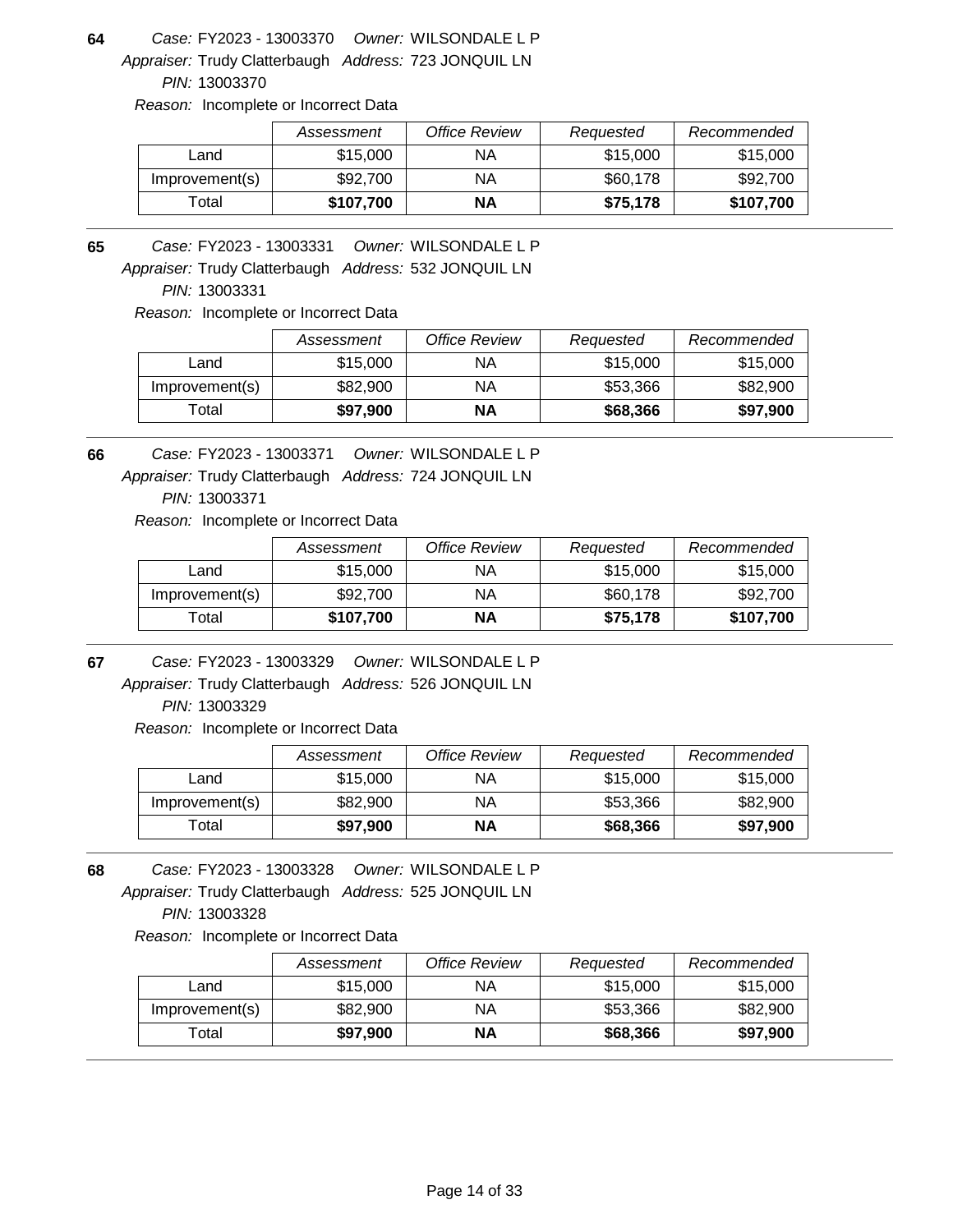Appraiser: Trudy Clatterbaugh Address: 434 JONQUIL LN **69** *Owner:* WILSONDALE L P FY2023 - 13003315 *Case:*

*PIN:* 13003315

*Reason:* Incomplete or Incorrect Data

|                | Assessment | Office Review | Requested | Recommended |
|----------------|------------|---------------|-----------|-------------|
| ∟and           | \$15,000   | ΝA            | \$15,000  | \$15,000    |
| Improvement(s) | \$92,700   | ΝA            | \$60,178  | \$92,700    |
| ™otal          | \$107,700  | <b>NA</b>     | \$75,178  | \$107,700   |

Appraiser: Trudy Clatterbaugh Address: 523 JONQUIL LN **70** *Owner:* WILSONDALE L P FY2023 - 13003326 *Case:*

*PIN:* 13003326

*Reason:* Incomplete or Incorrect Data

|                | Assessment | Office Review | Requested | Recommended |
|----------------|------------|---------------|-----------|-------------|
| Land           | \$15,000   | ΝA            | \$15,000  | \$15,000    |
| Improvement(s) | \$92,700   | ΝA            | \$60,178  | \$92,700    |
| Total          | \$107,700  | ΝA            | \$75,178  | \$107,700   |

Appraiser: Trudy Clatterbaugh Address: 535 JONQUIL LN **71** *Owner:* WILSONDALE L P FY2023 - 13003334 *Case:*

*PIN:* 13003334

*Reason:* Incomplete or Incorrect Data

|                | Assessment | Office Review | Requested | Recommended |
|----------------|------------|---------------|-----------|-------------|
| Land           | \$15,000   | ΝA            | \$15,000  | \$15,000    |
| Improvement(s) | \$82,900   | ΝA            | \$53.366  | \$82,900    |
| Total          | \$97,900   | ΝA            | \$68,366  | \$97,900    |

**72** *Owner:* WILSONDALE L P FY2023 - 13003324 *Case:*

Appraiser: Trudy Clatterbaugh Address: 521 JONQUIL LN *PIN:* 13003324

*Reason:* Incomplete or Incorrect Data

|                | Assessment | Office Review | Requested | Recommended |
|----------------|------------|---------------|-----------|-------------|
| Land           | \$15,000   | ΝA            | \$15,000  | \$15,000    |
| Improvement(s) | \$82,900   | ΝA            | \$53,366  | \$82,900    |
| Total          | \$97,900   | ΝA            | \$68,366  | \$97,900    |

Appraiser: Trudy Clatterbaugh Address: 516 JONQUIL LN **73** *Owner:* WILSONDALE L P FY2023 - 13003323 *Case: PIN:* 13003323

|                | Assessment | Office Review | Requested | Recommended |
|----------------|------------|---------------|-----------|-------------|
| Land           | \$15,000   | ΝA            | \$15,000  | \$15,000    |
| Improvement(s) | \$82,900   | ΝA            | \$53,366  | \$82,900    |
| $\tau$ otal    | \$97,900   | NΑ            | \$68,366  | \$97,900    |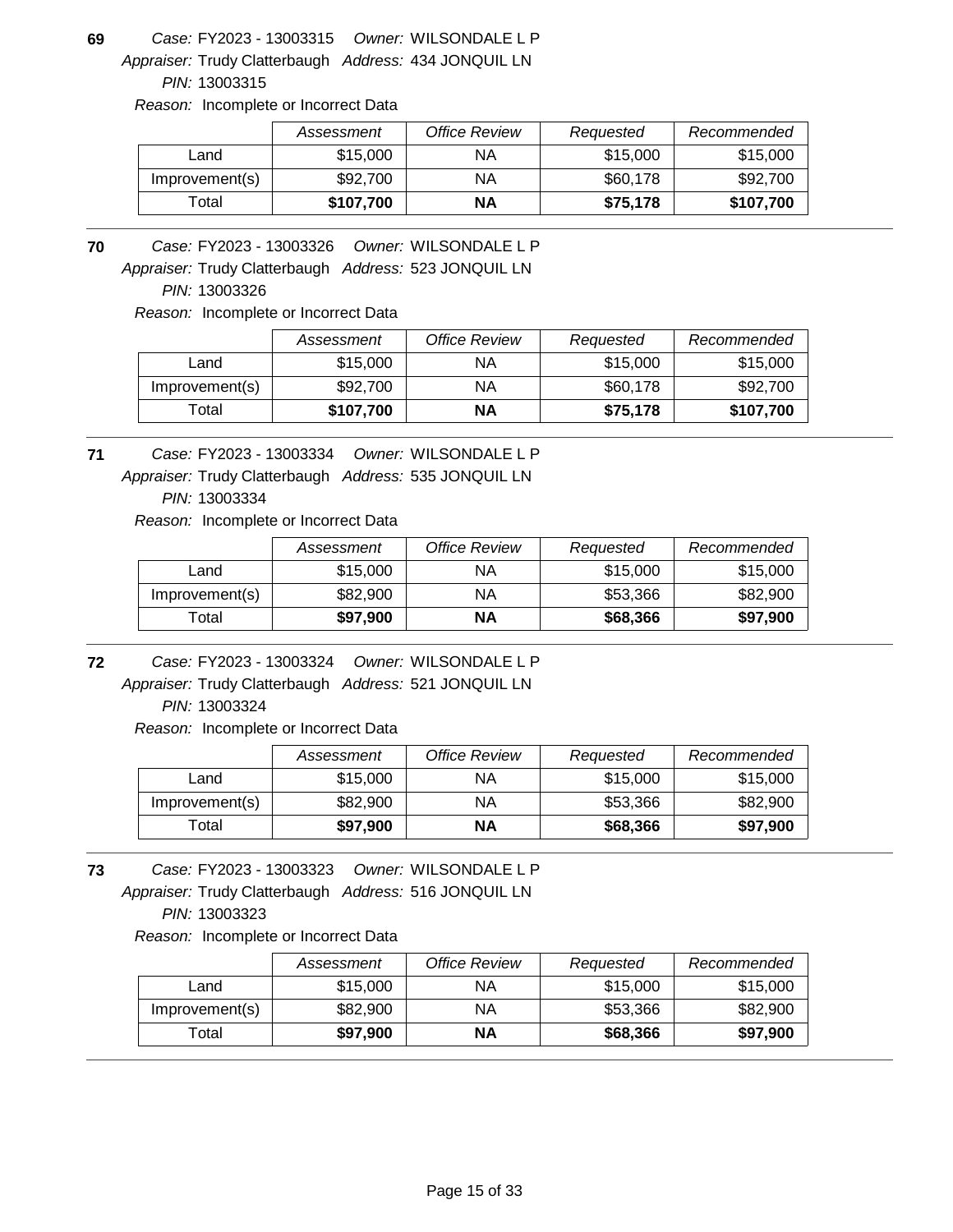Appraiser: Trudy Clatterbaugh Address: 515 JONQUIL LN **74** *Owner:* WILSONDALE L P FY2023 - 13003322 *Case:*

*PIN:* 13003322

*Reason:* Incomplete or Incorrect Data

|                | Assessment | Office Review | Requested | Recommended |
|----------------|------------|---------------|-----------|-------------|
| Land           | \$15,000   | ΝA            | \$15,000  | \$15,000    |
| Improvement(s) | \$82,900   | ΝA            | \$53,366  | \$82,900    |
| ⊺otal          | \$97.900   | NΑ            | \$68,366  | \$97,900    |

Appraiser: Trudy Clatterbaugh Address: 514 JONQUIL LN **75** *Owner:* WILSONDALE L P FY2023 - 13003321 *Case:*

*PIN:* 13003321

*Reason:* Incomplete or Incorrect Data

|                | Assessment | Office Review | Requested | Recommended |
|----------------|------------|---------------|-----------|-------------|
| Land           | \$15,000   | ΝA            | \$15,000  | \$15,000    |
| Improvement(s) | \$92,700   | ΝA            | \$60,178  | \$92,700    |
| Total          | \$107,700  | ΝA            | \$75,178  | \$107,700   |

Appraiser: Trudy Clatterbaugh Address: 513 JONQUIL LN **76** *Owner:* WILSONDALE L P FY2023 - 13003320 *Case:*

*PIN:* 13003320

*Reason:* Incomplete or Incorrect Data

|                | Assessment | Office Review | Requested | Recommended |
|----------------|------------|---------------|-----------|-------------|
| Land           | \$15,000   | ΝA            | \$15,000  | \$15,000    |
| Improvement(s) | \$92,700   | ΝA            | \$60,178  | \$92,700    |
| Total          | \$107,700  | ΝA            | \$75.178  | \$107,700   |

Appraiser: Trudy Clatterbaugh Address: 512 JONQUIL LN **77** *Owner:* WILSONDALE L P FY2023 - 13003319 *Case:*

*PIN:* 13003319

*Reason:* Incomplete or Incorrect Data

|                | Assessment | <b>Office Review</b> | Requested | Recommended |
|----------------|------------|----------------------|-----------|-------------|
| Land           | \$15,000   | ΝA                   | \$15,000  | \$15,000    |
| Improvement(s) | \$82,900   | ΝA                   | \$53.366  | \$82,900    |
| Total          | \$97,900   | ΝA                   | \$68,366  | \$97,900    |

Appraiser: Trudy Clatterbaugh Address: 511 JONQUIL LN **78** *Owner:* WILSONDALE L P FY2023 - 13003318 *Case: PIN:* 13003318

|                | Assessment | Office Review | Requested | Recommended |
|----------------|------------|---------------|-----------|-------------|
| Land           | \$15,000   | ΝA            | \$15,000  | \$15,000    |
| Improvement(s) | \$82,900   | ΝA            | \$53,366  | \$82,900    |
| ™otal          | \$97,900   | ΝA            | \$68,366  | \$97,900    |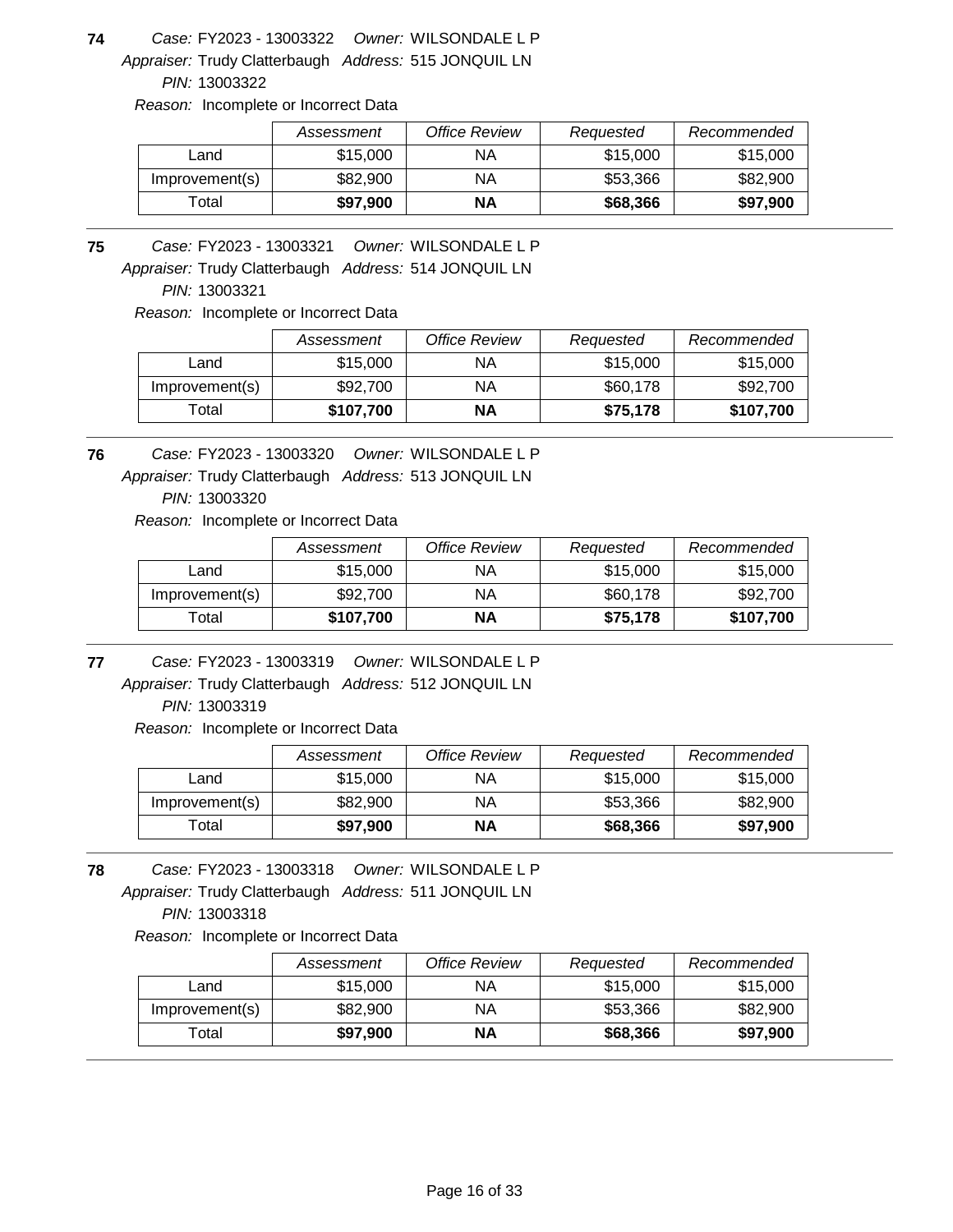Appraiser: Trudy Clatterbaugh Address: 524 JONQUIL LN **79** *Owner:* WILSONDALE L P FY2023 - 13003327 *Case:*

*PIN:* 13003327

*Reason:* Incomplete or Incorrect Data

|                | Assessment | Office Review | Requested | Recommended |
|----------------|------------|---------------|-----------|-------------|
| ∟and           | \$15,000   | ΝA            | \$15,000  | \$15,000    |
| Improvement(s) | \$92,700   | ΝA            | \$60,178  | \$92,700    |
| ™otal          | \$107,700  | <b>NA</b>     | \$75,178  | \$107,700   |

**80** *Owner:* WILSONDALE L P FY2023 - 13003419 *Case:*

Appraiser: Trudy Clatterbaugh Address: 924 JONQUIL LN

*PIN:* 13003419

*Reason:* Incomplete or Incorrect Data

|                   | Assessment | Office Review | Requested | Recommended |
|-------------------|------------|---------------|-----------|-------------|
| Land              | \$15,000   | ΝA            | \$15,000  | \$15,000    |
| Improvement(s)    | \$92,700   | ΝA            | \$60,178  | \$92,700    |
| <sup>-</sup> otal | \$107,700  | ΝA            | \$75.178  | \$107,700   |

Appraiser: Trudy Clatterbaugh Address: 935 JONQUIL LN **81** *Owner:* WILSONDALE L P FY2023 - 13003428 *Case:*

*PIN:* 13003428

*Reason:* Incomplete or Incorrect Data

|                | Assessment | Office Review | Requested | Recommended |
|----------------|------------|---------------|-----------|-------------|
| Land           | \$15,000   | ΝA            | \$15,000  | \$15,000    |
| Improvement(s) | \$82,900   | ΝA            | \$53.366  | \$82,900    |
| Total          | \$97,900   | ΝA            | \$68,366  | \$97,900    |

**82** *Owner:* WILSONDALE L P FY2023 - 13003427 *Case:*

Appraiser: Trudy Clatterbaugh Address: 934 JONQUIL LN *PIN:* 13003427

*Reason:* Incomplete or Incorrect Data

|                | Assessment | Office Review | Requested | Recommended |
|----------------|------------|---------------|-----------|-------------|
| Land           | \$15,000   | ΝA            | \$15,000  | \$15,000    |
| Improvement(s) | \$92,700   | ΝA            | \$60,178  | \$92,700    |
| Total          | \$107,700  | ΝA            | \$75,178  | \$107,700   |

Appraiser: Trudy Clatterbaugh Address: 933 JONQUIL LN **83** *Owner:* WILSONDALE L P FY2023 - 13003426 *Case: PIN:* 13003426

|                | Assessment | Office Review | Requested | Recommended |
|----------------|------------|---------------|-----------|-------------|
| Land           | \$15,000   | ΝA            | \$15,000  | \$15,000    |
| Improvement(s) | \$92,700   | ΝA            | \$60,178  | \$92,700    |
| $\tau$ otal    | \$107,700  | NΑ            | \$75.178  | \$107,700   |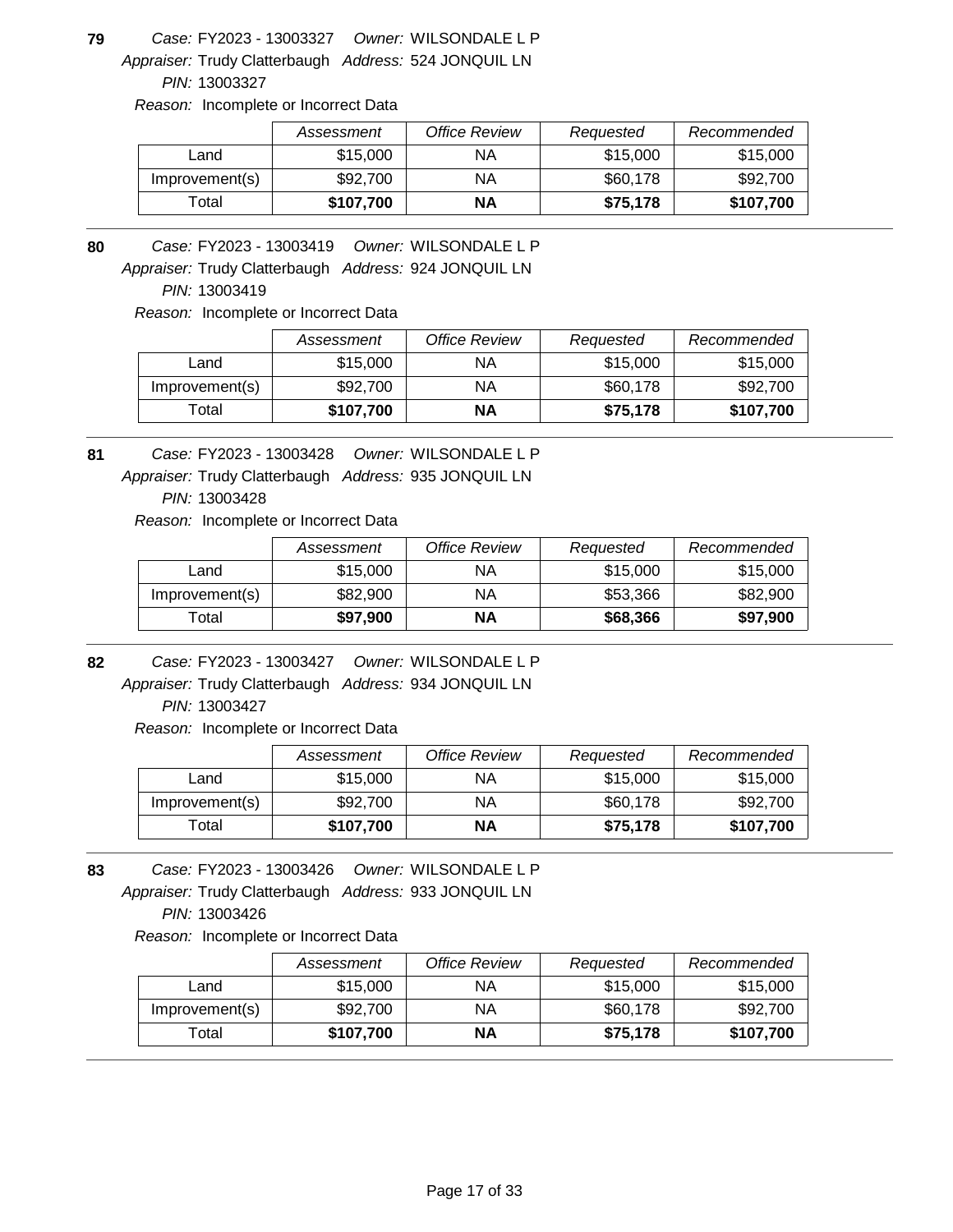Appraiser: Trudy Clatterbaugh Address: 932 JONQUIL LN **84** *Owner:* WILSONDALE L P FY2023 - 13003425 *Case:*

*PIN:* 13003425

*Reason:* Incomplete or Incorrect Data

|                | Assessment | Office Review | Requested | Recommended |
|----------------|------------|---------------|-----------|-------------|
| ∟and           | \$15,000   | ΝA            | \$15,000  | \$15,000    |
| Improvement(s) | \$82,900   | ΝA            | \$53,366  | \$82,900    |
| ⊺otal          | \$97,900   | <b>NA</b>     | \$68,366  | \$97,900    |

**85** *Owner:* WILSONDALE L P FY2023 - 13003424 *Case:*

Appraiser: Trudy Clatterbaugh Address: 931 JONQUIL LN

*PIN:* 13003424

*Reason:* Incomplete or Incorrect Data

|                | Assessment | <b>Office Review</b> | Requested | Recommended |
|----------------|------------|----------------------|-----------|-------------|
| Land           | \$15,000   | ΝA                   | \$15,000  | \$15,000    |
| Improvement(s) | \$82,900   | ΝA                   | \$53.366  | \$82,900    |
| Total          | \$97,900   | ΝA                   | \$68,366  | \$97,900    |

**86** *Owner:* WILSONDALE L P FY2023 - 13003423 *Case:*

Appraiser: Trudy Clatterbaugh Address: 928 JONQUIL LN

*PIN:* 13003423

*Reason:* Incomplete or Incorrect Data

|                | Assessment | Office Review | Requested | Recommended |
|----------------|------------|---------------|-----------|-------------|
| Land           | \$15,000   | ΝA            | \$15,000  | \$15,000    |
| Improvement(s) | \$82,900   | ΝA            | \$53,366  | \$82,900    |
| Total          | \$97.900   | NΑ            | \$68,366  | \$97,900    |

**87** *Owner:* WILSONDALE L P FY2023 - 13003422 *Case:*

Appraiser: Trudy Clatterbaugh Address: 927 JONQUIL LN *PIN:* 13003422

*Reason:* Incomplete or Incorrect Data

|                | Assessment | Office Review | Requested | Recommended |
|----------------|------------|---------------|-----------|-------------|
| ∟and           | \$15,000   | ΝA            | \$15,000  | \$15,000    |
| Improvement(s) | \$82,900   | ΝA            | \$53,366  | \$82,900    |
| ™otal          | \$97,900   | <b>NA</b>     | \$68,366  | \$97,900    |

Appraiser: Trudy Clatterbaugh Address: 722 JONQUIL LN **88** *Owner:* WILSONDALE L P FY2023 - 13003369 *Case: PIN:* 13003369

|                | Assessment | Office Review | Requested | Recommended |
|----------------|------------|---------------|-----------|-------------|
| Land           | \$15,000   | ΝA            | \$15,000  | \$15,000    |
| Improvement(s) | \$82,900   | ΝA            | \$53.366  | \$82,900    |
| Total          | \$97,900   | ΝA            | \$68,366  | \$97,900    |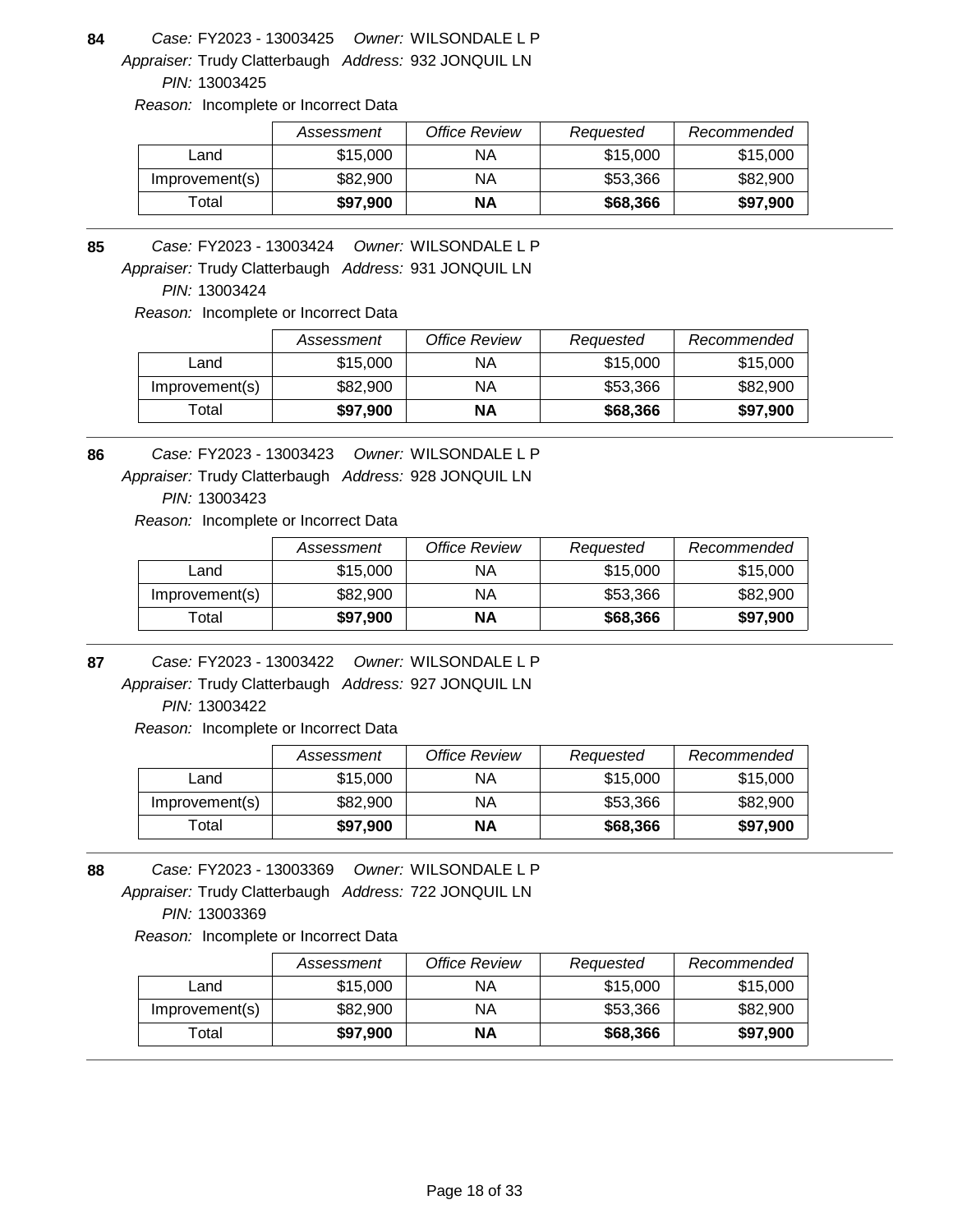Appraiser: Trudy Clatterbaugh Address: 925 JONQUIL LN **89** *Owner:* WILSONDALE L P FY2023 - 13003420 *Case:*

*PIN:* 13003420

*Reason:* Incomplete or Incorrect Data

|                | Assessment | Office Review | Requested | Recommended |
|----------------|------------|---------------|-----------|-------------|
| ∟and           | \$15,000   | ΝA            | \$15,000  | \$15,000    |
| Improvement(s) | \$82,900   | ΝA            | \$53,366  | \$82,900    |
| ⊺otal          | \$97,900   | <b>NA</b>     | \$68,366  | \$97,900    |

**90** *Owner:* WILSONDALE L P FY2023 - 13003431 *Case:*

Appraiser: Trudy Clatterbaugh Address: 938 JONQUIL LN

*PIN:* 13003431

*Reason:* Incomplete or Incorrect Data

|                | Assessment | Office Review | Requested | Recommended |
|----------------|------------|---------------|-----------|-------------|
| Land           | \$15,000   | ΝA            | \$15,000  | \$15,000    |
| Improvement(s) | \$82,900   | ΝA            | \$53.366  | \$82,900    |
| Гоtal          | \$97.900   | ΝA            | \$68,366  | \$97,900    |

Appraiser: Trudy Clatterbaugh Address: 923 JONQUIL LN **91** *Owner:* WILSONDALE L P FY2023 - 13003418 *Case:*

*PIN:* 13003418

*Reason:* Incomplete or Incorrect Data

|                | Assessment | Office Review | Requested | Recommended |
|----------------|------------|---------------|-----------|-------------|
| Land           | \$15,000   | ΝA            | \$15,000  | \$15,000    |
| Improvement(s) | \$92,700   | ΝA            | \$60,178  | \$92,700    |
| Total          | \$107,700  | ΝA            | \$75.178  | \$107,700   |

**92** *Owner:* WILSONDALE L P FY2023 - 13003417 *Case:*

Appraiser: Trudy Clatterbaugh Address: 922 JONQUIL LN *PIN:* 13003417

*Reason:* Incomplete or Incorrect Data

|                | Assessment | Office Review | Requested | Recommended |
|----------------|------------|---------------|-----------|-------------|
| Land           | \$15,000   | ΝA            | \$15,000  | \$15,000    |
| Improvement(s) | \$82,900   | ΝA            | \$53,366  | \$82,900    |
| ™otal          | \$97,900   | NΑ            | \$68,366  | \$97,900    |

Appraiser: Trudy Clatterbaugh Address: 921 JONQUIL LN **93** *Owner:* WILSONDALE L P FY2023 - 13003416 *Case: PIN:* 13003416

|                | Assessment | Office Review | Requested | Recommended |
|----------------|------------|---------------|-----------|-------------|
| Land           | \$15,000   | ΝA            | \$15,000  | \$15,000    |
| Improvement(s) | \$82,900   | ΝA            | \$53,366  | \$82,900    |
| $\tau$ otal    | \$97,900   | NΑ            | \$68,366  | \$97,900    |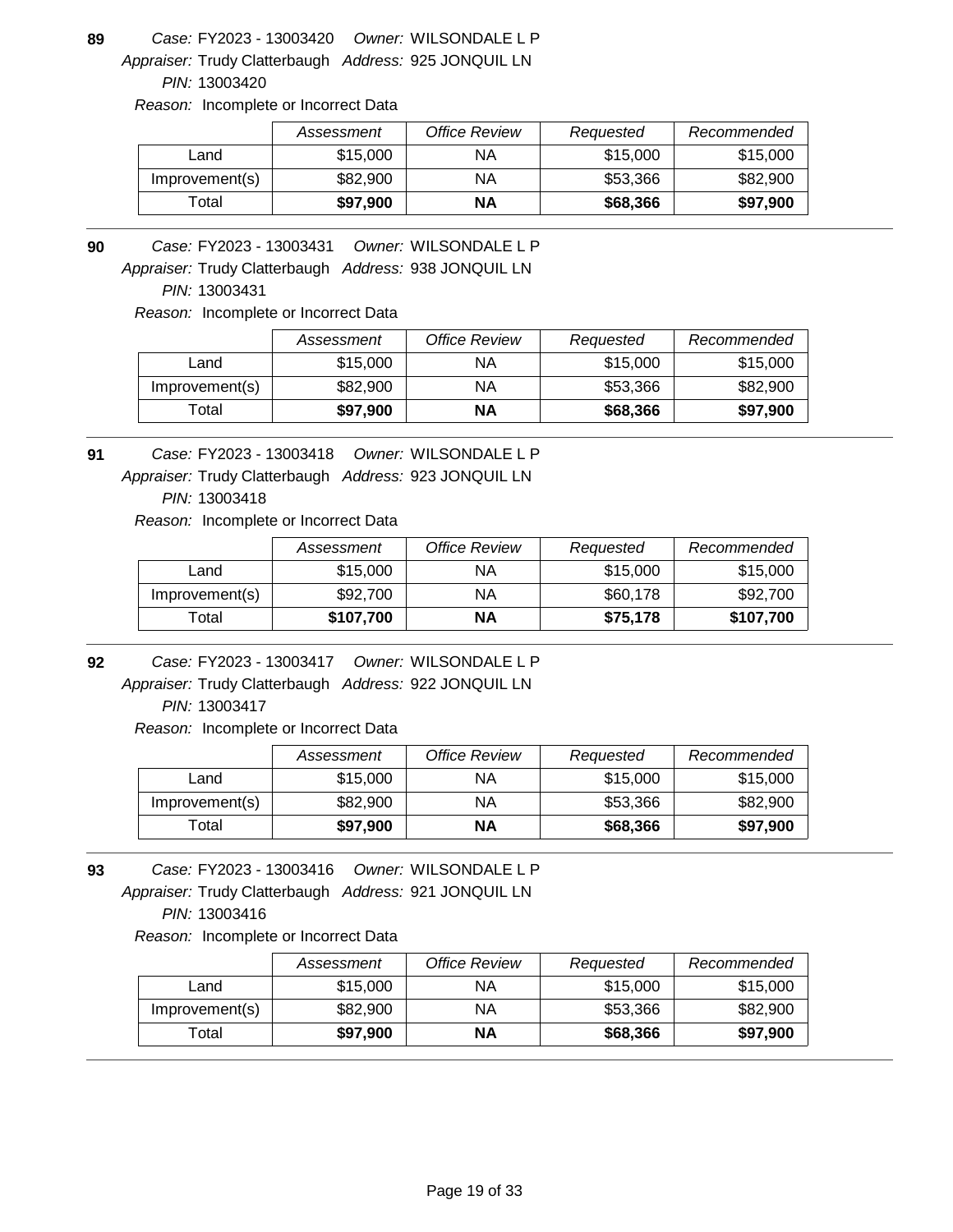Appraiser: Trudy Clatterbaugh Address: 918 JONQUIL LN **94** *Owner:* WILSONDALE L P FY2023 - 13003415 *Case:*

*PIN:* 13003415

*Reason:* Incomplete or Incorrect Data

|                | Assessment | Office Review | Requested | Recommended |
|----------------|------------|---------------|-----------|-------------|
| Land           | \$15,000   | ΝA            | \$15,000  | \$15,000    |
| Improvement(s) | \$82,900   | ΝA            | \$53,366  | \$82,900    |
| Total          | \$97,900   | <b>NA</b>     | \$68,366  | \$97,900    |

**95** *Owner:* WILSONDALE L P FY2023 - 13003414 *Case:*

Appraiser: Trudy Clatterbaugh Address: 917 JONQUIL LN

*PIN:* 13003414

*Reason:* Incomplete or Incorrect Data

|                | Assessment | Office Review | Requested | Recommended |
|----------------|------------|---------------|-----------|-------------|
| Land           | \$15,000   | ΝA            | \$15,000  | \$15,000    |
| Improvement(s) | \$82,900   | ΝA            | \$53.366  | \$82,900    |
| Total          | \$97,900   | ΝA            | \$68,366  | \$97,900    |

**96** *Owner:* WILSONDALE L P FY2023 - 13003413 *Case:*

Appraiser: Trudy Clatterbaugh Address: 916 JONQUIL LN

*PIN:* 13003413

*Reason:* Incomplete or Incorrect Data

|                | Assessment | Office Review | Requested | Recommended |
|----------------|------------|---------------|-----------|-------------|
| Land           | \$15,000   | ΝA            | \$15,000  | \$15,000    |
| Improvement(s) | \$82,900   | ΝA            | \$53,366  | \$82,900    |
| Total          | \$97,900   | ΝA            | \$68,366  | \$97,900    |

**97** *Owner:* WILSONDALE L P FY2023 - 13003412 *Case:*

Appraiser: Trudy Clatterbaugh Address: 915 JONQUIL LN *PIN:* 13003412

*Reason:* Incomplete or Incorrect Data

|                | Assessment | Office Review | Requested | Recommended |
|----------------|------------|---------------|-----------|-------------|
| Land           | \$15,000   | ΝA            | \$15,000  | \$15,000    |
| Improvement(s) | \$82,900   | ΝA            | \$53,366  | \$82,900    |
| Гоtal          | \$97,900   | NΑ            | \$68,366  | \$97,900    |

Appraiser: Trudy Clatterbaugh Address: 926 JONQUIL LN **98** *Owner:* WILSONDALE L P FY2023 - 13003421 *Case: PIN:* 13003421

|                | Assessment | Office Review | Requested | Recommended |
|----------------|------------|---------------|-----------|-------------|
| Land           | \$15,000   | ΝA            | \$15,000  | \$15,000    |
| Improvement(s) | \$82,900   | ΝA            | \$53.366  | \$82,900    |
| Total          | \$97,900   | ΝA            | \$68,366  | \$97,900    |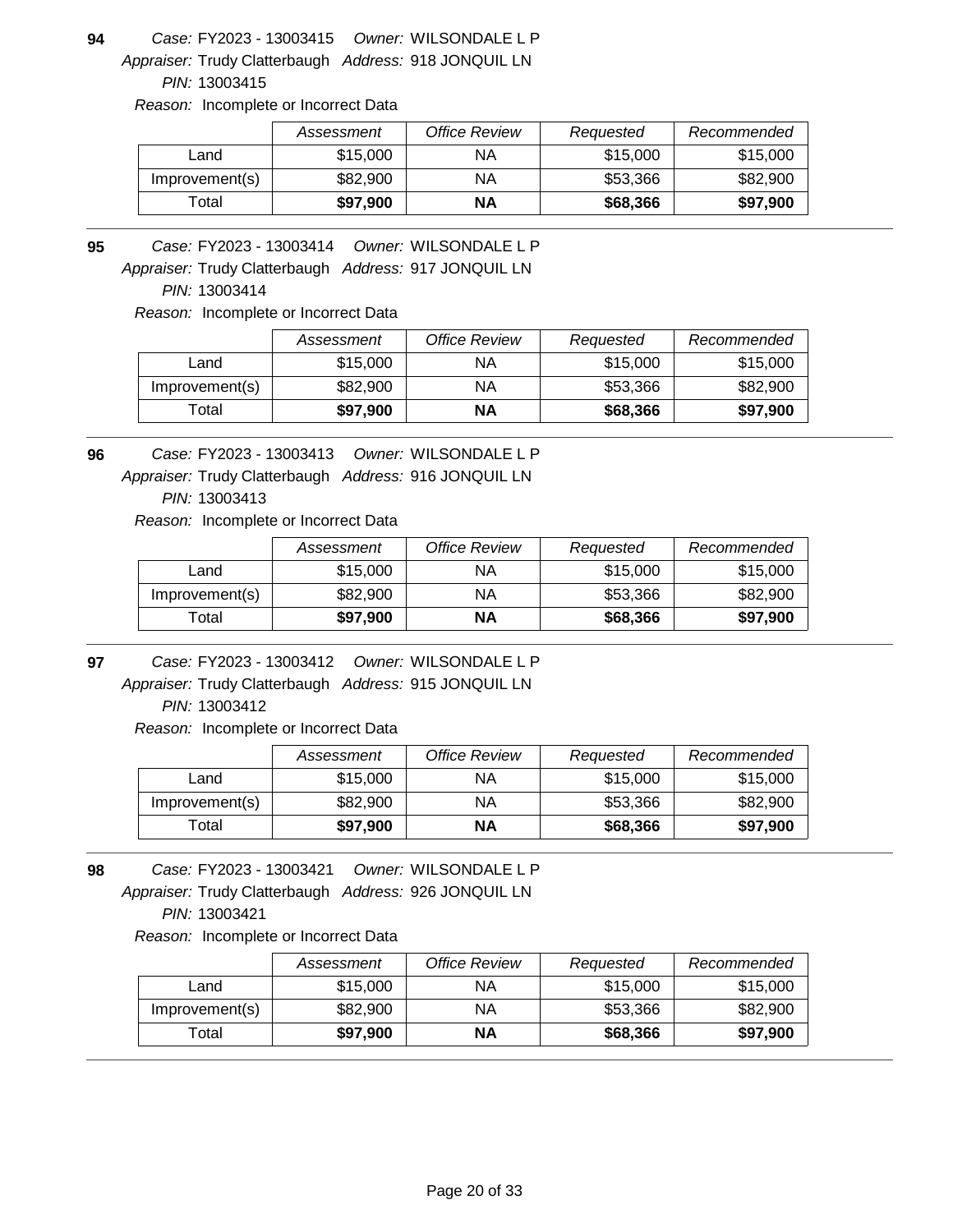Appraiser: Trudy Clatterbaugh Address: 1022 JONQUIL LN **99** *Owner:* WILSONDALE L P FY2023 - 13003439 *Case:*

*PIN:* 13003439

*Reason:* Incomplete or Incorrect Data

|                | Assessment | Office Review | Requested | Recommended |
|----------------|------------|---------------|-----------|-------------|
| Land           | \$15,000   | ΝA            | \$15,000  | \$15,000    |
| Improvement(s) | \$82,900   | ΝA            | \$53,366  | \$82,900    |
| Total          | \$97,900   | <b>NA</b>     | \$68,366  | \$97,900    |

**100** *Owner:* WILSONDALE L P FY2023 - 13003448 *Case:*

Appraiser: Trudy Clatterbaugh Address: 1035 JONQUIL LN

*PIN:* 13003448

*Reason:* Incomplete or Incorrect Data

|                | Assessment | <b>Office Review</b> | Requested | Recommended |
|----------------|------------|----------------------|-----------|-------------|
| Land           | \$15,000   | ΝA                   | \$15,000  | \$15,000    |
| Improvement(s) | \$82,900   | ΝA                   | \$53.366  | \$82,900    |
| Гоtal          | \$97.900   | ΝA                   | \$68,366  | \$97,900    |

**101** *Owner:* WILSONDALE L P FY2023 - 13003447 *Case:*

Appraiser: Trudy Clatterbaugh Address: 1034 JONQUIL LN

*PIN:* 13003447

*Reason:* Incomplete or Incorrect Data

|                | Assessment | Office Review | Requested | Recommended |
|----------------|------------|---------------|-----------|-------------|
| Land           | \$15,000   | ΝA            | \$15,000  | \$15,000    |
| Improvement(s) | \$92,700   | ΝA            | \$60,178  | \$92,700    |
| Total          | \$107,700  | ΝA            | \$75,178  | \$107,700   |

**102** *Owner:* WILSONDALE L P FY2023 - 13003446 *Case:*

Appraiser: Trudy Clatterbaugh Address: 1033 JONQUIL LN *PIN:* 13003446

*Reason:* Incomplete or Incorrect Data

|                | Assessment | Office Review | Requested | Recommended |
|----------------|------------|---------------|-----------|-------------|
| Land           | \$15,000   | ΝA            | \$15,000  | \$15,000    |
| Improvement(s) | \$92,700   | ΝA            | \$60,178  | \$92,700    |
| ™otal          | \$107,700  | ΝA            | \$75,178  | \$107,700   |

Appraiser: Trudy Clatterbaugh Address: 1032 JONQUIL LN **103** *Owner:* WILSONDALE L P FY2023 - 13003445 *Case: PIN:* 13003445

|                | Assessment | Office Review | Requested | Recommended |
|----------------|------------|---------------|-----------|-------------|
| Land           | \$15,000   | ΝA            | \$15,000  | \$15,000    |
| Improvement(s) | \$82,900   | ΝA            | \$53.366  | \$82,900    |
| Total          | \$97,900   | ΝA            | \$68,366  | \$97,900    |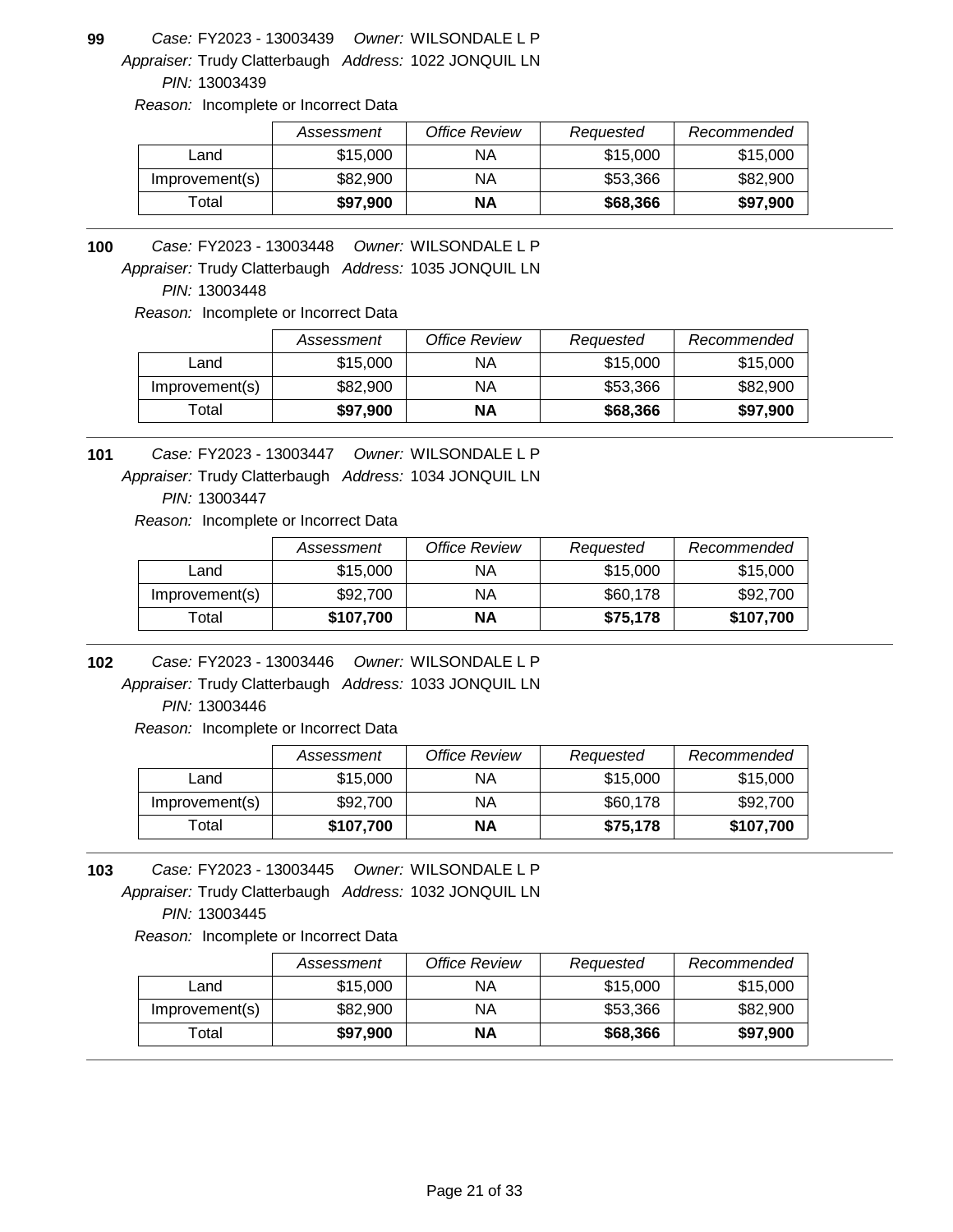Appraiser: Trudy Clatterbaugh Address: 1031 JONQUIL LN **104** *Owner:* WILSONDALE L P FY2023 - 13003444 *Case:*

*PIN:* 13003444

*Reason:* Incomplete or Incorrect Data

|                | Assessment | Office Review | Requested | Recommended |
|----------------|------------|---------------|-----------|-------------|
| Land           | \$15,000   | ΝA            | \$15,000  | \$15,000    |
| Improvement(s) | \$82,900   | ΝA            | \$53,366  | \$82,900    |
| ™otal          | \$97,900   | <b>NA</b>     | \$68,366  | \$97,900    |

**105** *Owner:* WILSONDALE L P FY2023 - 13003443 *Case:*

Appraiser: Trudy Clatterbaugh Address: 1026 JONQUIL LN

*PIN:* 13003443

*Reason:* Incomplete or Incorrect Data

|                   | Assessment | <b>Office Review</b> | Requested | Recommended |
|-------------------|------------|----------------------|-----------|-------------|
| Land              | \$15,000   | ΝA                   | \$15,000  | \$15,000    |
| Improvement(s)    | \$82,900   | ΝA                   | \$53.366  | \$82,900    |
| <sup>-</sup> otal | \$97,900   | ΝA                   | \$68,366  | \$97,900    |

**106** *Owner:* WILSONDALE L P FY2023 - 13003442 *Case:*

Appraiser: Trudy Clatterbaugh Address: 1025 JONQUIL LN

*PIN:* 13003442

*Reason:* Incomplete or Incorrect Data

|                | Assessment | Office Review | Requested | Recommended |
|----------------|------------|---------------|-----------|-------------|
| Land           | \$15,000   | ΝA            | \$15,000  | \$15,000    |
| Improvement(s) | \$82,900   | ΝA            | \$53,366  | \$82,900    |
| Total          | \$97,900   | ΝA            | \$68,366  | \$97,900    |

**107** *Owner:* WILSONDALE L P FY2023 - 13003429 *Case:*

Appraiser: Trudy Clatterbaugh Address: 936 JONQUIL LN *PIN:* 13003429

*Reason:* Incomplete or Incorrect Data

|                | Assessment | Office Review | Requested | Recommended |
|----------------|------------|---------------|-----------|-------------|
| Land           | \$15,000   | ΝA            | \$15,000  | \$15,000    |
| Improvement(s) | \$82,900   | ΝA            | \$53,366  | \$82,900    |
| ™otal          | \$97,900   | NΑ            | \$68,366  | \$97,900    |

Appraiser: Trudy Clatterbaugh Address: 1023 JONQUIL LN **108** *Owner:* WILSONDALE L P FY2023 - 13003440 *Case: PIN:* 13003440

|                | Assessment | Office Review | Requested | Recommended |
|----------------|------------|---------------|-----------|-------------|
| Land           | \$15,000   | ΝA            | \$15,000  | \$15,000    |
| Improvement(s) | \$92,700   | ΝA            | \$60,178  | \$92,700    |
| $\tau$ otal    | \$107,700  | ΝA            | \$75,178  | \$107,700   |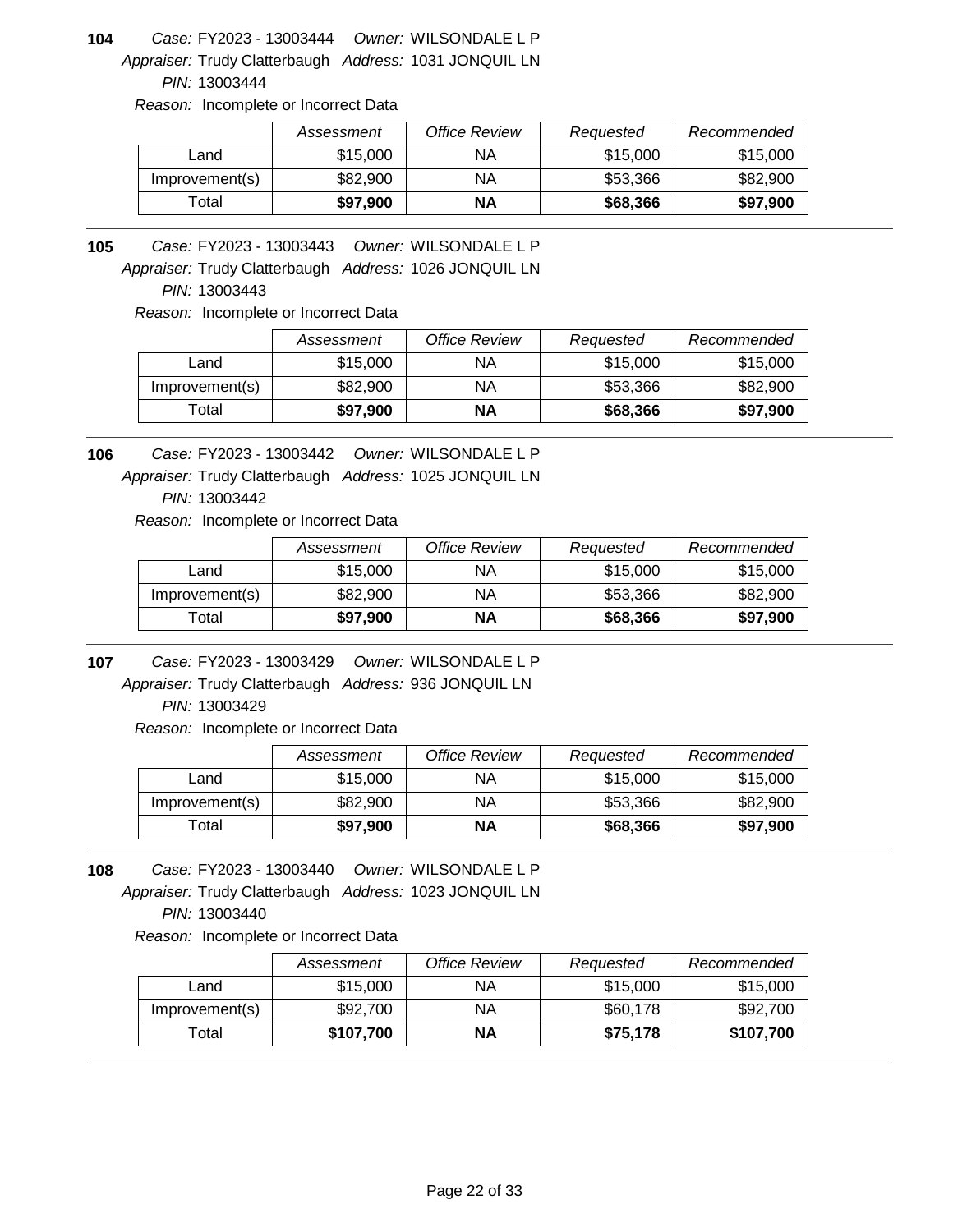Appraiser: Trudy Clatterbaugh Address: 937 JONQUIL LN **109** *Owner:* WILSONDALE L P FY2023 - 13003430 *Case:*

*PIN:* 13003430

*Reason:* Incomplete or Incorrect Data

|                | Assessment | Office Review | Requested | Recommended |
|----------------|------------|---------------|-----------|-------------|
| ∟and           | \$15,000   | ΝA            | \$15,000  | \$15,000    |
| Improvement(s) | \$82,900   | ΝA            | \$53,366  | \$82,900    |
| ⊺otal          | \$97,900   | <b>NA</b>     | \$68,366  | \$97,900    |

**110** *Owner:* WILSONDALE L P FY2023 - 13003438 *Case:*

Appraiser: Trudy Clatterbaugh Address: 1021 JONQUIL LN

*PIN:* 13003438

*Reason:* Incomplete or Incorrect Data

|                   | Assessment | <b>Office Review</b> | Requested | Recommended |
|-------------------|------------|----------------------|-----------|-------------|
| Land              | \$15,000   | ΝA                   | \$15,000  | \$15,000    |
| Improvement(s)    | \$82,900   | ΝA                   | \$53.366  | \$82,900    |
| <sup>-</sup> otal | \$97,900   | ΝA                   | \$68,366  | \$97,900    |

Appraiser: Trudy Clatterbaugh Address: 1016 JONQUIL LN **111** *Owner:* WILSONDALE L P FY2023 - 13003437 *Case:*

*PIN:* 13003437

*Reason:* Incomplete or Incorrect Data

|                | Assessment | Office Review | Requested | Recommended |
|----------------|------------|---------------|-----------|-------------|
| Land           | \$15,000   | ΝA            | \$15,000  | \$15,000    |
| Improvement(s) | \$82,900   | ΝA            | \$53,366  | \$82,900    |
| Total          | \$97.900   | NΑ            | \$68,366  | \$97,900    |

**112** *Owner:* WILSONDALE L P FY2023 - 13003436 *Case:*

Appraiser: Trudy Clatterbaugh Address: 1015 JONQUIL LN *PIN:* 13003436

*Reason:* Incomplete or Incorrect Data

|                | Assessment | Office Review | Requested | Recommended |
|----------------|------------|---------------|-----------|-------------|
| Land           | \$15,000   | ΝA            | \$15,000  | \$15,000    |
| Improvement(s) | \$82,900   | ΝA            | \$53,366  | \$82,900    |
| ™otal          | \$97,900   | ΝA            | \$68,366  | \$97,900    |

Appraiser: Trudy Clatterbaugh Address: 1014 JONQUIL LN **113** *Owner:* WILSONDALE L P FY2023 - 13003435 *Case: PIN:* 13003435

|                | Assessment | Office Review | Requested | Recommended |
|----------------|------------|---------------|-----------|-------------|
| Land           | \$15,000   | ΝA            | \$15,000  | \$15,000    |
| Improvement(s) | \$92,700   | ΝA            | \$60,178  | \$92,700    |
| $\tau$ otal    | \$107,700  | ΝA            | \$75,178  | \$107,700   |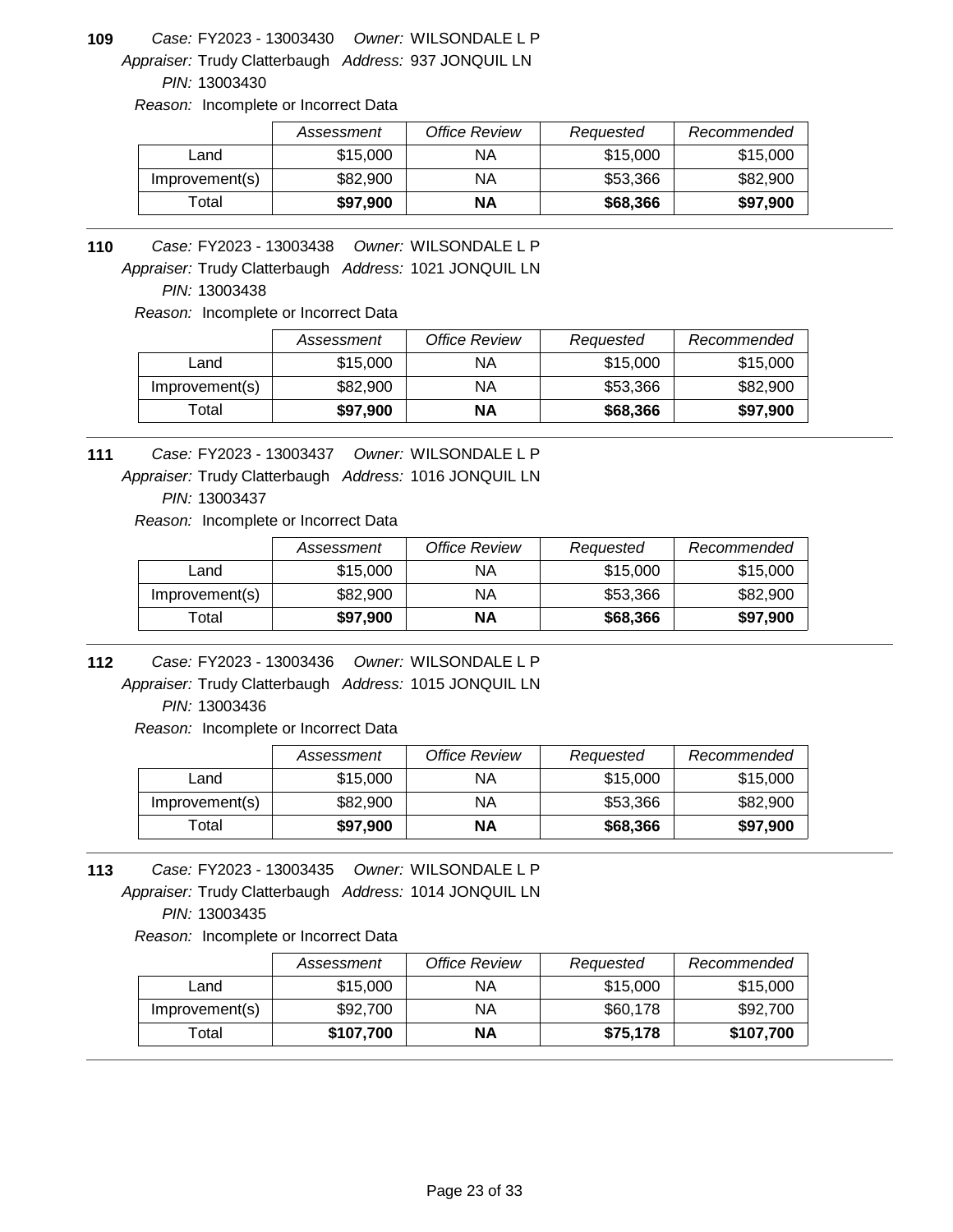Appraiser: Trudy Clatterbaugh Address: 1013 JONQUIL LN **114** *Owner:* WILSONDALE L P FY2023 - 13003434 *Case:*

*PIN:* 13003434

*Reason:* Incomplete or Incorrect Data

|                | Assessment | Office Review | Requested | Recommended |
|----------------|------------|---------------|-----------|-------------|
| Land           | \$15,000   | ΝA            | \$15,000  | \$15,000    |
| Improvement(s) | \$92,700   | ΝA            | \$60,178  | \$92,700    |
| Total          | \$107.700  | ΝA            | \$75,178  | \$107,700   |

**115** *Owner:* WILSONDALE L P FY2023 - 13003433 *Case:*

Appraiser: Trudy Clatterbaugh Address: 1012 JONQUIL LN

*PIN:* 13003433

*Reason:* Incomplete or Incorrect Data

|                   | Assessment | <b>Office Review</b> | Requested | Recommended |
|-------------------|------------|----------------------|-----------|-------------|
| Land              | \$15,000   | ΝA                   | \$15,000  | \$15,000    |
| Improvement(s)    | \$82,900   | ΝA                   | \$53.366  | \$82,900    |
| <sup>-</sup> otal | \$97,900   | ΝA                   | \$68,366  | \$97,900    |

Appraiser: Trudy Clatterbaugh Address: 1011 JONQUIL LN **116** *Owner:* WILSONDALE L P FY2023 - 13003432 *Case:*

*PIN:* 13003432

*Reason:* Incomplete or Incorrect Data

|                | Assessment | Office Review | Requested | Recommended |
|----------------|------------|---------------|-----------|-------------|
| Land           | \$15,000   | ΝA            | \$15,000  | \$15,000    |
| Improvement(s) | \$82,900   | ΝA            | \$53,366  | \$82,900    |
| Total          | \$97,900   | ΝA            | \$68,366  | \$97,900    |

**117** *Owner:* WILSONDALE L P FY2023 - 13003409 *Case:*

Appraiser: Trudy Clatterbaugh Address: 912 JONQUIL LN *PIN:* 13003409

*Reason:* Incomplete or Incorrect Data

|                | Assessment | Office Review | Requested | Recommended |
|----------------|------------|---------------|-----------|-------------|
| Land           | \$15,000   | ΝA            | \$15,000  | \$15,000    |
| Improvement(s) | \$82,900   | ΝA            | \$53,366  | \$82,900    |
| Total          | \$97,900   | NΑ            | \$68,366  | \$97,900    |

Appraiser: Trudy Clatterbaugh Address: 1024 JONQUIL LN **118** *Owner:* WILSONDALE L P FY2023 - 13003441 *Case: PIN:* 13003441

|                | Assessment | Office Review | Requested | Recommended |
|----------------|------------|---------------|-----------|-------------|
| Land           | \$15,000   | ΝA            | \$15,000  | \$15,000    |
| Improvement(s) | \$92,700   | ΝA            | \$60,178  | \$92,700    |
| $\tau$ otal    | \$107,700  | ΝA            | \$75,178  | \$107,700   |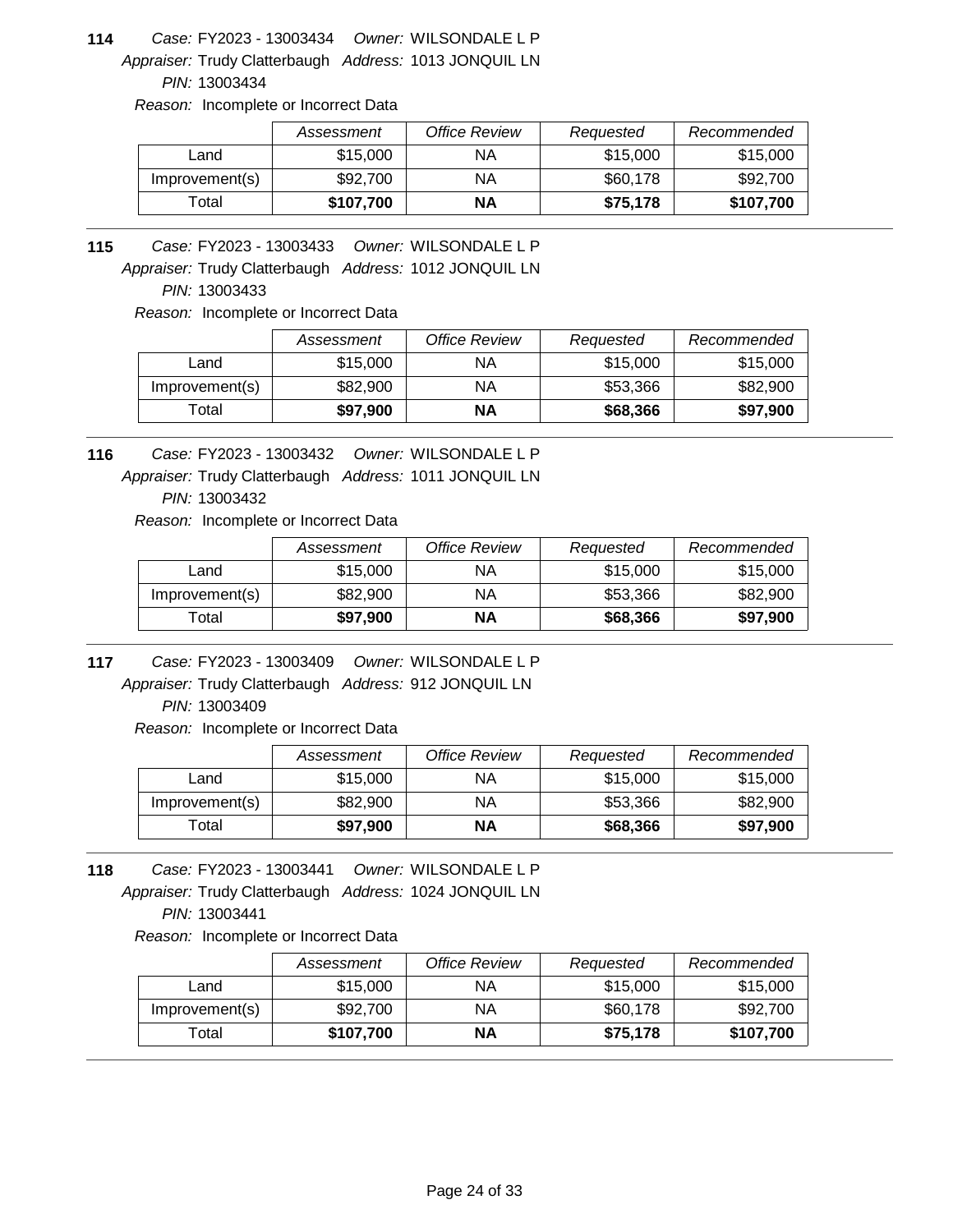Appraiser: Trudy Clatterbaugh Address: 735 JONQUIL LN **119** *Owner:* WILSONDALE L P FY2023 - 13003380 *Case:*

*PIN:* 13003380

*Reason:* Incomplete or Incorrect Data

|                | Assessment | Office Review | Requested | Recommended |
|----------------|------------|---------------|-----------|-------------|
| Land           | \$15,000   | ΝA            | \$15,000  | \$15,000    |
| Improvement(s) | \$82,900   | ΝA            | \$53,366  | \$82,900    |
| Total          | \$97,900   | NΑ            | \$68,366  | \$97,900    |

**120** *Owner:* WILSONDALE L P FY2023 - 13003411 *Case:*

Appraiser: Trudy Clatterbaugh Address: 914 JONQUIL LN

*PIN:* 13003411

*Reason:* Incomplete or Incorrect Data

|                | Assessment | <b>Office Review</b> | Requested | Recommended |
|----------------|------------|----------------------|-----------|-------------|
| Land           | \$15,000   | ΝA                   | \$15,000  | \$15,000    |
| Improvement(s) | \$92,700   | ΝA                   | \$60,178  | \$92,700    |
| Total          | \$107,700  | ΝA                   | \$75,178  | \$107,700   |

**121** *Owner:* WILSONDALE L P FY2023 - 13003388 *Case:*

Appraiser: Trudy Clatterbaugh Address: 815 JONQUIL LN

*PIN:* 13003388

*Reason:* Incomplete or Incorrect Data

|                | Assessment | Office Review | Requested | Recommended |
|----------------|------------|---------------|-----------|-------------|
| Land           | \$15,000   | ΝA            | \$15,000  | \$15,000    |
| Improvement(s) | \$82,900   | ΝA            | \$53,366  | \$82,900    |
| Total          | \$97,900   | ΝA            | \$68,366  | \$97,900    |

**122** *Owner:* WILSONDALE L P FY2023 - 13003387 *Case:*

Appraiser: Trudy Clatterbaugh Address: 814 JONQUIL LN *PIN:* 13003387

*Reason:* Incomplete or Incorrect Data

|                | Assessment | Office Review | Requested | Recommended |
|----------------|------------|---------------|-----------|-------------|
| Land           | \$15,000   | ΝA            | \$15,000  | \$15,000    |
| Improvement(s) | \$92,700   | ΝA            | \$60,178  | \$92,700    |
| Гоtal          | \$107,700  | ΝA            | \$75,178  | \$107,700   |

Appraiser: Trudy Clatterbaugh Address: 813 JONQUIL LN **123** *Owner:* WILSONDALE L P FY2023 - 13003386 *Case: PIN:* 13003386

|                | Assessment | Office Review | Requested | Recommended |
|----------------|------------|---------------|-----------|-------------|
| Land           | \$15,000   | ΝA            | \$15,000  | \$15,000    |
| Improvement(s) | \$92,700   | ΝA            | \$60,178  | \$92,700    |
| $\tau$ otal    | \$107,700  | ΝA            | \$75,178  | \$107,700   |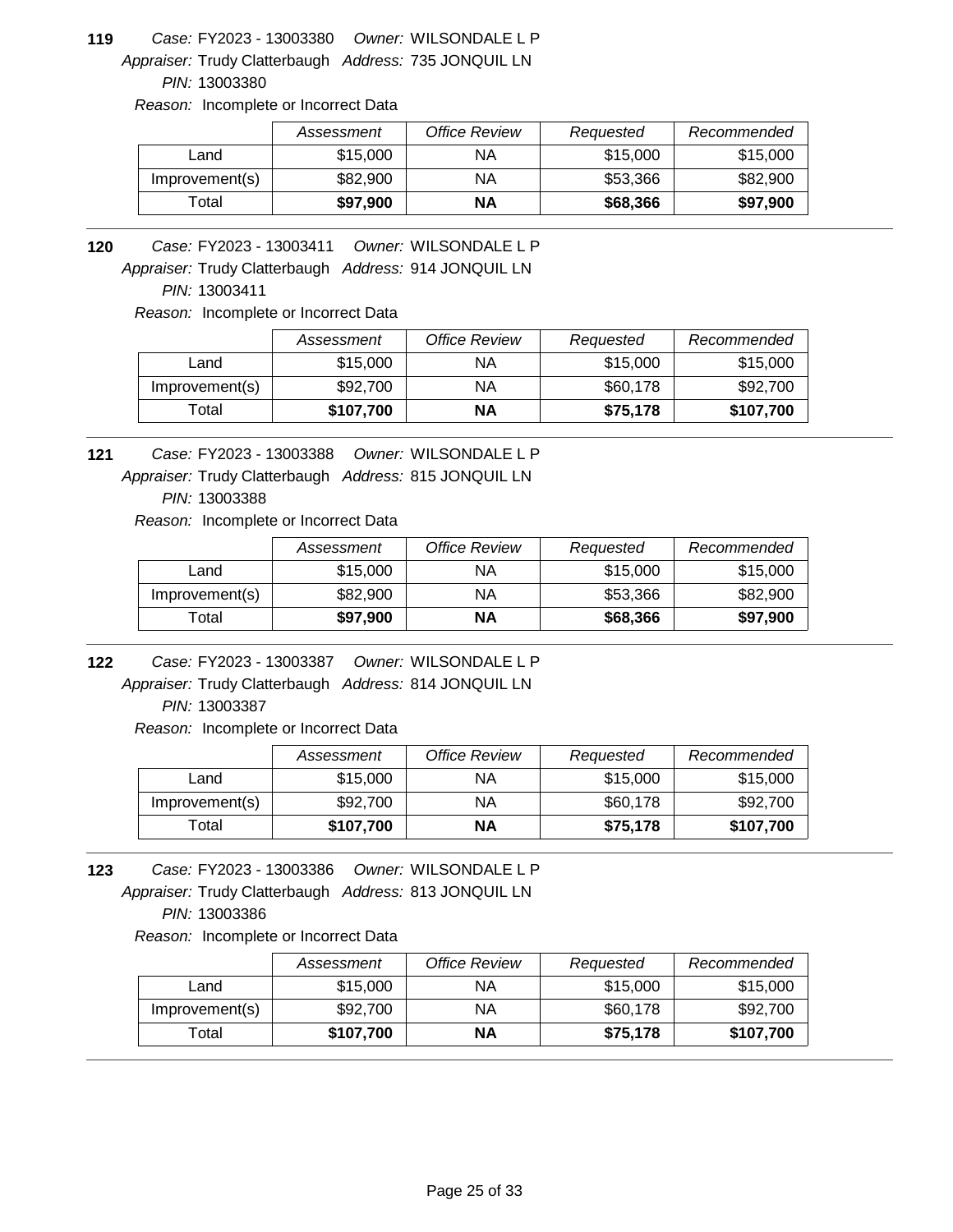Appraiser: Trudy Clatterbaugh Address: 812 JONQUIL LN **124** *Owner:* WILSONDALE L P FY2023 - 13003385 *Case:*

*PIN:* 13003385

*Reason:* Incomplete or Incorrect Data

|                | Assessment | Office Review | Requested | Recommended |
|----------------|------------|---------------|-----------|-------------|
| Land           | \$15,000   | ΝA            | \$15,000  | \$15,000    |
| Improvement(s) | \$82,900   | NA            | \$53,366  | \$82,900    |
| Total          | \$97,900   | ΝA            | \$68,366  | \$97,900    |

**125** *Owner:* WILSONDALE L P FY2023 - 13003384 *Case:*

Appraiser: Trudy Clatterbaugh Address: 811 JONQUIL LN

*PIN:* 13003384

*Reason:* Incomplete or Incorrect Data

|                | Assessment | <b>Office Review</b> | Requested | Recommended |
|----------------|------------|----------------------|-----------|-------------|
| Land           | \$15,000   | ΝA                   | \$15,000  | \$15,000    |
| Improvement(s) | \$82,900   | ΝA                   | \$53.366  | \$82,900    |
| Гоtal          | \$97.900   | ΝA                   | \$68,366  | \$97,900    |

**126** *Owner:* WILSONDALE L P FY2023 - 13003383 *Case:*

Appraiser: Trudy Clatterbaugh Address: 738 JONQUIL LN

*PIN:* 13003383

*Reason:* Incomplete or Incorrect Data

|                | Assessment | Office Review | Requested | Recommended |
|----------------|------------|---------------|-----------|-------------|
| Land           | \$15,000   | ΝA            | \$15,000  | \$15,000    |
| Improvement(s) | \$82,900   | ΝA            | \$53,366  | \$82,900    |
| Total          | \$97,900   | NΑ            | \$68,366  | \$97,900    |

**127** *Owner:* WILSONDALE L P FY2023 - 13003390 *Case:*

Appraiser: Trudy Clatterbaugh Address: 817 JONQUIL LN *PIN:* 13003390

*Reason:* Incomplete or Incorrect Data

|                | Assessment | Office Review | Requested | Recommended |
|----------------|------------|---------------|-----------|-------------|
| Land           | \$15,000   | ΝA            | \$15,000  | \$15,000    |
| Improvement(s) | \$82,900   | ΝA            | \$53,366  | \$82,900    |
| Total          | \$97,900   | NΑ            | \$68,366  | \$97,900    |

Appraiser: Trudy Clatterbaugh Address: 736 JONQUIL LN **128** *Owner:* WILSONDALE L P FY2023 - 13003381 *Case: PIN:* 13003381

|                | Assessment | Office Review | Requested | Recommended |
|----------------|------------|---------------|-----------|-------------|
| Land           | \$15,000   | ΝA            | \$15,000  | \$15,000    |
| Improvement(s) | \$82,900   | ΝA            | \$53.366  | \$82,900    |
| Total          | \$97,900   | ΝA            | \$68,366  | \$97,900    |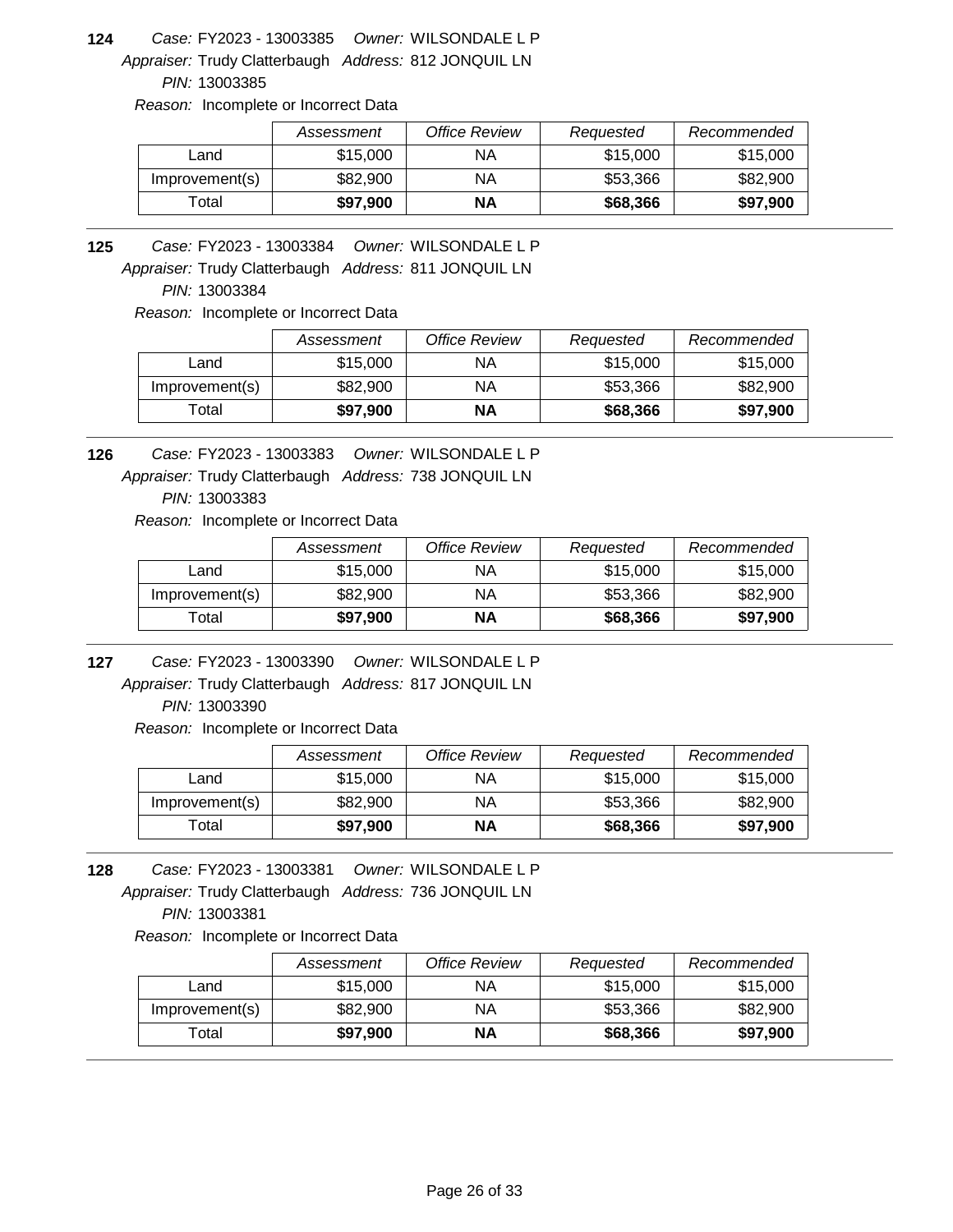Appraiser: Trudy Clatterbaugh Address: 818 JONQUIL LN **129** *Owner:* WILSONDALE L P FY2023 - 13003391 *Case:*

*PIN:* 13003391

*Reason:* Incomplete or Incorrect Data

|                | Assessment | Office Review | Requested | Recommended |
|----------------|------------|---------------|-----------|-------------|
| Land           | \$15,000   | ΝA            | \$15,000  | \$15,000    |
| Improvement(s) | \$82,900   | ΝA            | \$53,366  | \$82,900    |
| ™otal          | \$97,900   | <b>NA</b>     | \$68,366  | \$97,900    |

**130** *Owner:* WILSONDALE L P FY2023 - 13003379 *Case:*

Appraiser: Trudy Clatterbaugh Address: 734 JONQUIL LN

*PIN:* 13003379

*Reason:* Incomplete or Incorrect Data

|                | Assessment | Office Review | Requested | Recommended |
|----------------|------------|---------------|-----------|-------------|
| Land           | \$15,000   | ΝA            | \$15,000  | \$15,000    |
| Improvement(s) | \$92,700   | ΝA            | \$60,178  | \$92,700    |
| Total          | \$107,700  | ΝA            | \$75,178  | \$107,700   |

**131** *Owner:* WILSONDALE L P FY2023 - 13003378 *Case:*

Appraiser: Trudy Clatterbaugh Address: 733 JONQUIL LN

*PIN:* 13003378

*Reason:* Incomplete or Incorrect Data

|                | Assessment | Office Review | Requested | Recommended |
|----------------|------------|---------------|-----------|-------------|
| Land           | \$15,000   | ΝA            | \$15,000  | \$15,000    |
| Improvement(s) | \$92,700   | ΝA            | \$60,178  | \$92,700    |
| Total          | \$107,700  | ΝA            | \$75,178  | \$107,700   |

**132** *Owner:* WILSONDALE L P FY2023 - 13003377 *Case:*

Appraiser: Trudy Clatterbaugh Address: 732 JONQUIL LN *PIN:* 13003377

*Reason:* Incomplete or Incorrect Data

|                | Assessment | Office Review | Requested | Recommended |
|----------------|------------|---------------|-----------|-------------|
| Land           | \$15,000   | ΝA            | \$15,000  | \$15,000    |
| Improvement(s) | \$82,900   | ΝA            | \$53,366  | \$82,900    |
| Total          | \$97,900   | NΑ            | \$68,366  | \$97,900    |

Appraiser: Trudy Clatterbaugh Address: 731 JONQUIL LN **133** *Owner:* WILSONDALE L P FY2023 - 13003376 *Case: PIN:* 13003376

|                | Assessment | Office Review | Requested | Recommended |
|----------------|------------|---------------|-----------|-------------|
| Land           | \$15,000   | ΝA            | \$15,000  | \$15,000    |
| Improvement(s) | \$82,900   | ΝA            | \$53,366  | \$82,900    |
| $\tau$ otal    | \$97,900   | NΑ            | \$68,366  | \$97,900    |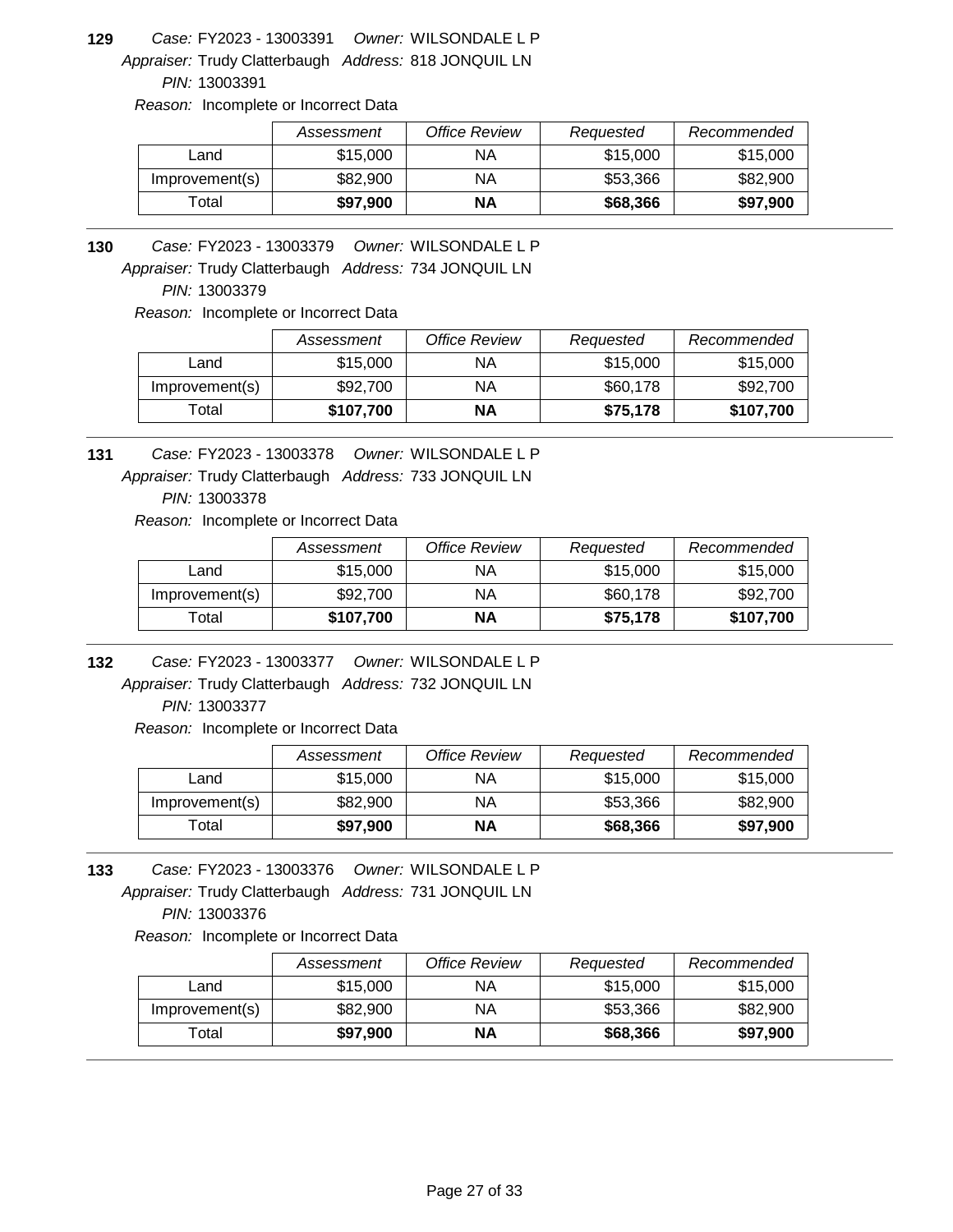Appraiser: Trudy Clatterbaugh Address: 728 JONQUIL LN **134** *Owner:* WILSONDALE L P FY2023 - 13003375 *Case:*

*PIN:* 13003375

*Reason:* Incomplete or Incorrect Data

|                | Assessment | Office Review | Requested | Recommended |
|----------------|------------|---------------|-----------|-------------|
| Land           | \$15,000   | ΝA            | \$15,000  | \$15,000    |
| Improvement(s) | \$82,900   | ΝA            | \$53,366  | \$82,900    |
| Total          | \$97,900   | <b>NA</b>     | \$68,366  | \$97,900    |

**135** *Owner:* WILSONDALE L P FY2023 - 13003374 *Case:*

Appraiser: Trudy Clatterbaugh Address: 727 JONQUIL LN

*PIN:* 13003374

*Reason:* Incomplete or Incorrect Data

|                   | Assessment | <b>Office Review</b> | Requested | Recommended |
|-------------------|------------|----------------------|-----------|-------------|
| Land              | \$15,000   | ΝA                   | \$15,000  | \$15,000    |
| Improvement(s)    | \$82,900   | ΝA                   | \$53.366  | \$82,900    |
| <sup>-</sup> otal | \$97,900   | ΝA                   | \$68,366  | \$97,900    |

**136** *Owner:* WILSONDALE L P FY2023 - 13003373 *Case:*

Appraiser: Trudy Clatterbaugh Address: 726 JONQUIL LN

*PIN:* 13003373

*Reason:* Incomplete or Incorrect Data

|                | Assessment | Office Review | Requested | Recommended |
|----------------|------------|---------------|-----------|-------------|
| Land           | \$15,000   | ΝA            | \$15,000  | \$15,000    |
| Improvement(s) | \$82,900   | ΝA            | \$53,366  | \$82,900    |
| Total          | \$97,900   | ΝA            | \$68,366  | \$97,900    |

**137** *Owner:* WILSONDALE L P FY2023 - 13003372 *Case:*

Appraiser: Trudy Clatterbaugh Address: 725 JONQUIL LN *PIN:* 13003372

*Reason:* Incomplete or Incorrect Data

|                | Assessment | Office Review | Requested | Recommended |
|----------------|------------|---------------|-----------|-------------|
| Land           | \$15,000   | ΝA            | \$15,000  | \$15,000    |
| Improvement(s) | \$82,900   | ΝA            | \$53,366  | \$82,900    |
| Total          | \$97,900   | NΑ            | \$68,366  | \$97,900    |

Appraiser: Trudy Clatterbaugh Address: 737 JONQUIL LN **138** *Owner:* WILSONDALE L P FY2023 - 13003382 *Case: PIN:* 13003382

|                | Assessment | Office Review | Requested | Recommended |
|----------------|------------|---------------|-----------|-------------|
| Land           | \$15,000   | ΝA            | \$15,000  | \$15,000    |
| Improvement(s) | \$82,900   | ΝA            | \$53,366  | \$82,900    |
| $\tau$ otal    | \$97,900   | NΑ            | \$68,366  | \$97,900    |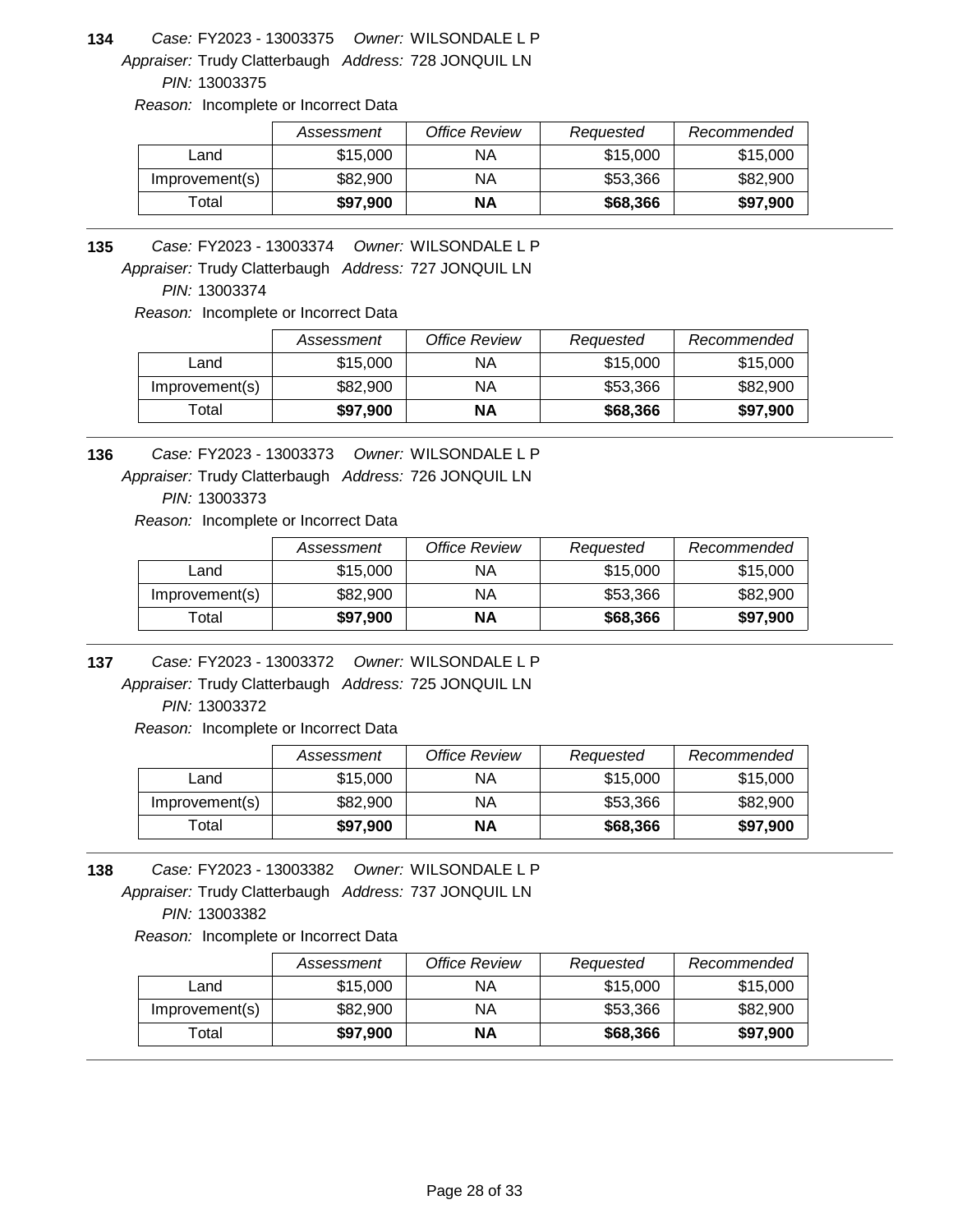Appraiser: Trudy Clatterbaugh Address: 831 JONQUIL LN **139** *Owner:* WILSONDALE L P FY2023 - 13003400 *Case:*

*PIN:* 13003400

*Reason:* Incomplete or Incorrect Data

|                | Assessment | Office Review | Requested | Recommended |
|----------------|------------|---------------|-----------|-------------|
| Land           | \$15,000   | ΝA            | \$15,000  | \$15,000    |
| Improvement(s) | \$82,900   | ΝA            | \$53,366  | \$82,900    |
| ⊺otal          | \$97.900   | NΑ            | \$68,366  | \$97,900    |

**140** *Owner:* WILSONDALE L P FY2023 - 13003449 *Case:*

Appraiser: Trudy Clatterbaugh Address: 1036 JONQUIL LN

*PIN:* 13003449

*Reason:* Incomplete or Incorrect Data

|                | Assessment | Office Review | Requested | Recommended |
|----------------|------------|---------------|-----------|-------------|
| Land           | \$15,000   | ΝA            | \$15,000  | \$15,000    |
| Improvement(s) | \$82,900   | ΝA            | \$53.366  | \$82,900    |
| Total          | \$97,900   | ΝA            | \$68,366  | \$97,900    |

**141** *Owner:* WILSONDALE L P FY2023 - 13003408 *Case:*

Appraiser: Trudy Clatterbaugh Address: 911 JONQUIL LN

*PIN:* 13003408

*Reason:* Incomplete or Incorrect Data

|                | Assessment | Office Review | Requested | Recommended |
|----------------|------------|---------------|-----------|-------------|
| Land           | \$15,000   | ΝA            | \$15,000  | \$15,000    |
| Improvement(s) | \$82,900   | ΝA            | \$53,366  | \$82,900    |
| Total          | \$97,900   | NΑ            | \$68,366  | \$97,900    |

**142** *Owner:* WILSONDALE L P FY2023 - 13003407 *Case:*

Appraiser: Trudy Clatterbaugh Address: 838 JONQUIL LN *PIN:* 13003407

*Reason:* Incomplete or Incorrect Data

|                | Assessment | Office Review | Requested | Recommended |
|----------------|------------|---------------|-----------|-------------|
| Land           | \$15,000   | ΝA            | \$15,000  | \$15,000    |
| Improvement(s) | \$82,900   | ΝA            | \$53,366  | \$82,900    |
| ™otal          | \$97,900   | ΝA            | \$68,366  | \$97,900    |

Appraiser: Trudy Clatterbaugh Address: 837 JONQUIL LN **143** *Owner:* WILSONDALE L P FY2023 - 13003406 *Case: PIN:* 13003406

|                | Assessment | Office Review | Requested | Recommended |
|----------------|------------|---------------|-----------|-------------|
| Land           | \$15,000   | ΝA            | \$15,000  | \$15,000    |
| Improvement(s) | \$82,900   | ΝA            | \$53,366  | \$82,900    |
| Total          | \$97,900   | NΑ            | \$68,366  | \$97,900    |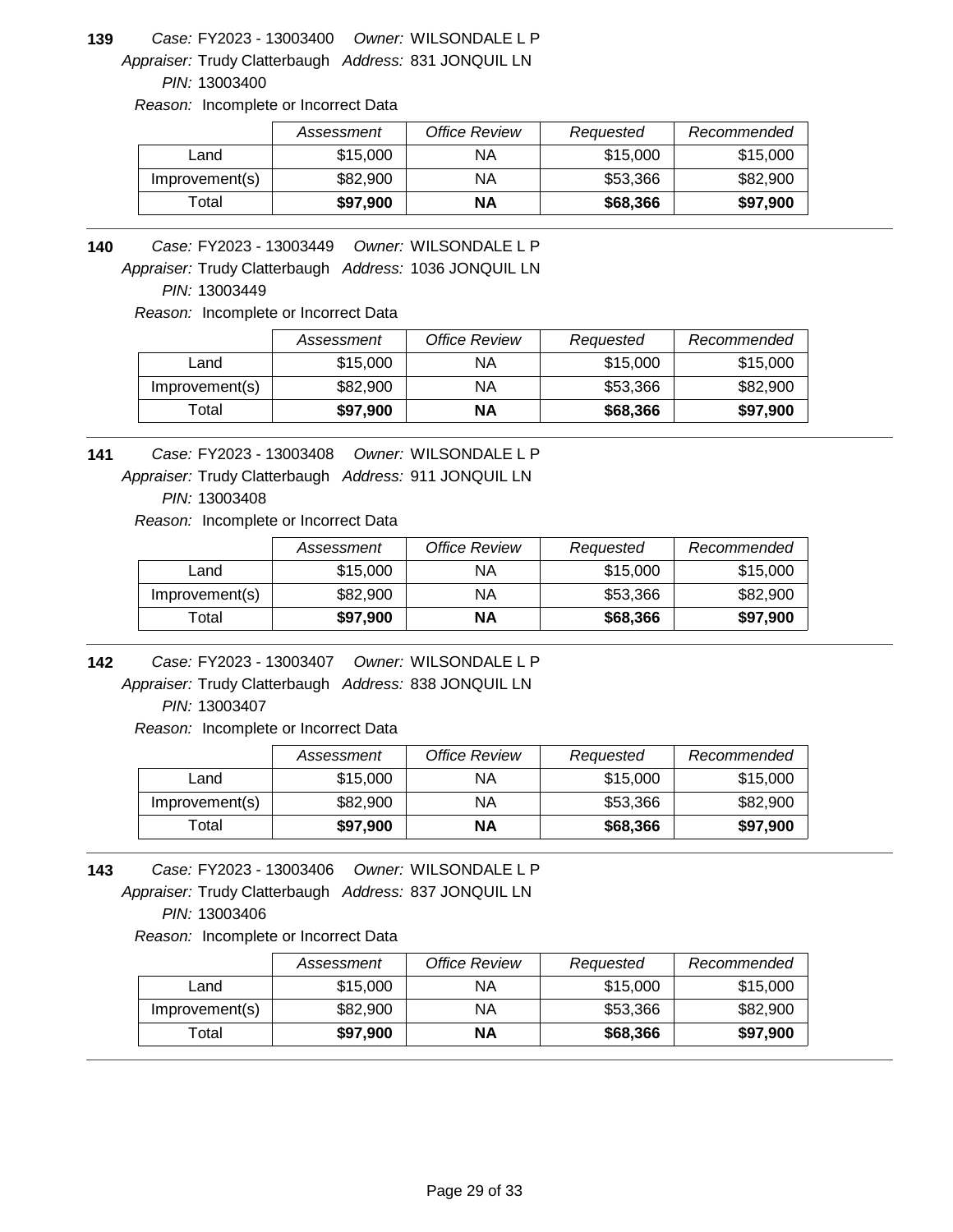Appraiser: Trudy Clatterbaugh Address: 836 JONQUIL LN **144** *Owner:* WILSONDALE L P FY2023 - 13003405 *Case:*

*PIN:* 13003405

*Reason:* Incomplete or Incorrect Data

|                | Assessment | Office Review | Requested | Recommended |
|----------------|------------|---------------|-----------|-------------|
| Land           | \$15,000   | ΝA            | \$15,000  | \$15,000    |
| Improvement(s) | \$82,900   | ΝA            | \$53,366  | \$82,900    |
| Total          | \$97,900   | <b>NA</b>     | \$68,366  | \$97,900    |

**145** *Owner:* WILSONDALE L P FY2023 - 13003404 *Case:*

Appraiser: Trudy Clatterbaugh Address: 835 JONQUIL LN

*PIN:* 13003404

*Reason:* Incomplete or Incorrect Data

|                   | Assessment | <b>Office Review</b> | Requested | Recommended |
|-------------------|------------|----------------------|-----------|-------------|
| Land              | \$15,000   | ΝA                   | \$15,000  | \$15,000    |
| Improvement(s)    | \$82,900   | ΝA                   | \$53.366  | \$82,900    |
| <sup>-</sup> otal | \$97,900   | ΝA                   | \$68,366  | \$97,900    |

**146** *Owner:* WILSONDALE L P FY2023 - 13003403 *Case:*

Appraiser: Trudy Clatterbaugh Address: 834 JONQUIL LN

*PIN:* 13003403

*Reason:* Incomplete or Incorrect Data

|                | Assessment | Office Review | Requested | Recommended |
|----------------|------------|---------------|-----------|-------------|
| Land           | \$15,000   | ΝA            | \$15,000  | \$15,000    |
| Improvement(s) | \$92,700   | ΝA            | \$60,178  | \$92,700    |
| Total          | \$107,700  | ΝA            | \$75,178  | \$107,700   |

**147** *Owner:* WILSONDALE L P FY2023 - 13003389 *Case:*

Appraiser: Trudy Clatterbaugh Address: 816 JONQUIL LN *PIN:* 13003389

*Reason:* Incomplete or Incorrect Data

|                | Assessment | <b>Office Review</b> | Requested | Recommended |
|----------------|------------|----------------------|-----------|-------------|
| Land           | \$15,000   | ΝA                   | \$15,000  | \$15,000    |
| Improvement(s) | \$82,900   | ΝA                   | \$53.366  | \$82,900    |
| Total          | \$97,900   | ΝA                   | \$68,366  | \$97,900    |

Appraiser: Trudy Clatterbaugh Address: 832 JONQUIL LN **148** *Owner:* WILSONDALE L P FY2023 - 13003401 *Case: PIN:* 13003401

|                | Assessment | Office Review | Requested | Recommended |
|----------------|------------|---------------|-----------|-------------|
| Land           | \$15,000   | ΝA            | \$15,000  | \$15,000    |
| Improvement(s) | \$82,900   | ΝA            | \$53.366  | \$82,900    |
| Total          | \$97,900   | ΝA            | \$68,366  | \$97,900    |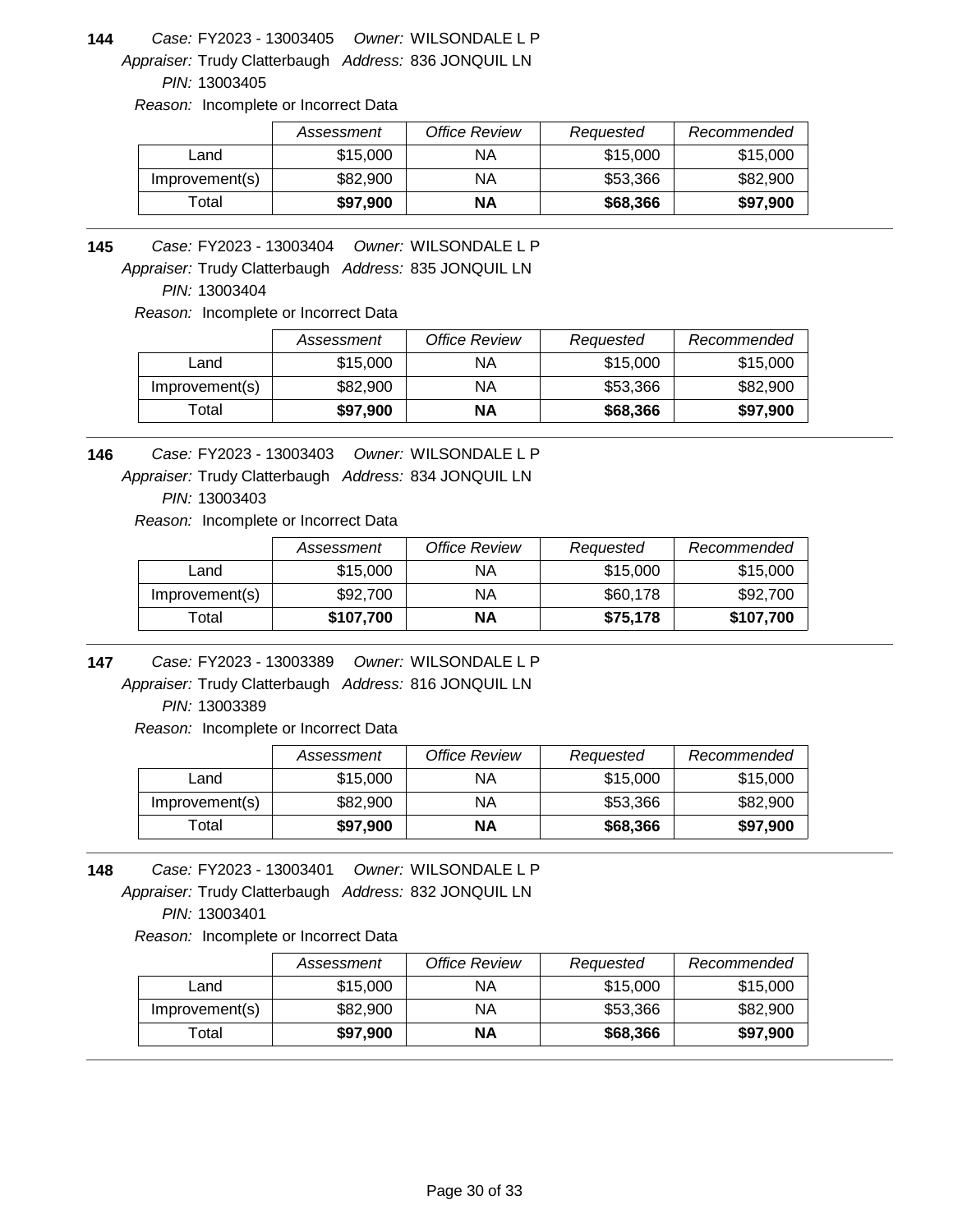Appraiser: Trudy Clatterbaugh Address: 913 JONQUIL LN **149** *Owner:* WILSONDALE L P FY2023 - 13003410 *Case:*

*PIN:* 13003410

*Reason:* Incomplete or Incorrect Data

|                | Assessment | Office Review | Requested | Recommended |
|----------------|------------|---------------|-----------|-------------|
| Land           | \$15,000   | ΝA            | \$15,000  | \$15,000    |
| Improvement(s) | \$92,700   | NA            | \$60,178  | \$92,700    |
| Total          | \$107,700  | ΝA            | \$75,178  | \$107,700   |

**150** *Owner:* WILSONDALE L P FY2023 - 13003399 *Case:*

Appraiser: Trudy Clatterbaugh Address: 828 JONQUIL LN

*PIN:* 13003399

*Reason:* Incomplete or Incorrect Data

|                   | Assessment | <b>Office Review</b> | Requested | Recommended |
|-------------------|------------|----------------------|-----------|-------------|
| Land              | \$15,000   | ΝA                   | \$15,000  | \$15,000    |
| Improvement(s)    | \$82,900   | ΝA                   | \$53.366  | \$82,900    |
| <sup>-</sup> otal | \$97,900   | ΝA                   | \$68,366  | \$97,900    |

**151** *Owner:* WILSONDALE L P FY2023 - 13003398 *Case:*

Appraiser: Trudy Clatterbaugh Address: 827 JONQUIL LN

*PIN:* 13003398

*Reason:* Incomplete or Incorrect Data

|                | Assessment | Office Review | Requested | Recommended |
|----------------|------------|---------------|-----------|-------------|
| Land           | \$15,000   | ΝA            | \$15,000  | \$15,000    |
| Improvement(s) | \$82,900   | ΝA            | \$53,366  | \$82,900    |
| Total          | \$97,900   | ΝA            | \$68,366  | \$97,900    |

**152** *Owner:* WILSONDALE L P FY2023 - 13003397 *Case:*

Appraiser: Trudy Clatterbaugh Address: 826 JONQUIL LN *PIN:* 13003397

*Reason:* Incomplete or Incorrect Data

|                | Assessment | Office Review | Requested | Recommended |
|----------------|------------|---------------|-----------|-------------|
| Land           | \$15,000   | ΝA            | \$15,000  | \$15,000    |
| Improvement(s) | \$82,900   | ΝA            | \$53,366  | \$82,900    |
| Total          | \$97,900   | NΑ            | \$68,366  | \$97,900    |

Appraiser: Trudy Clatterbaugh Address: 825 JONQUIL LN **153** *Owner:* WILSONDALE L P FY2023 - 13003396 *Case: PIN:* 13003396

|                | Assessment | Office Review | Requested | Recommended |
|----------------|------------|---------------|-----------|-------------|
| Land           | \$15,000   | ΝA            | \$15,000  | \$15,000    |
| Improvement(s) | \$82,900   | ΝA            | \$53,366  | \$82,900    |
| $\sf{Total}$   | \$97,900   | ΝA            | \$68,366  | \$97,900    |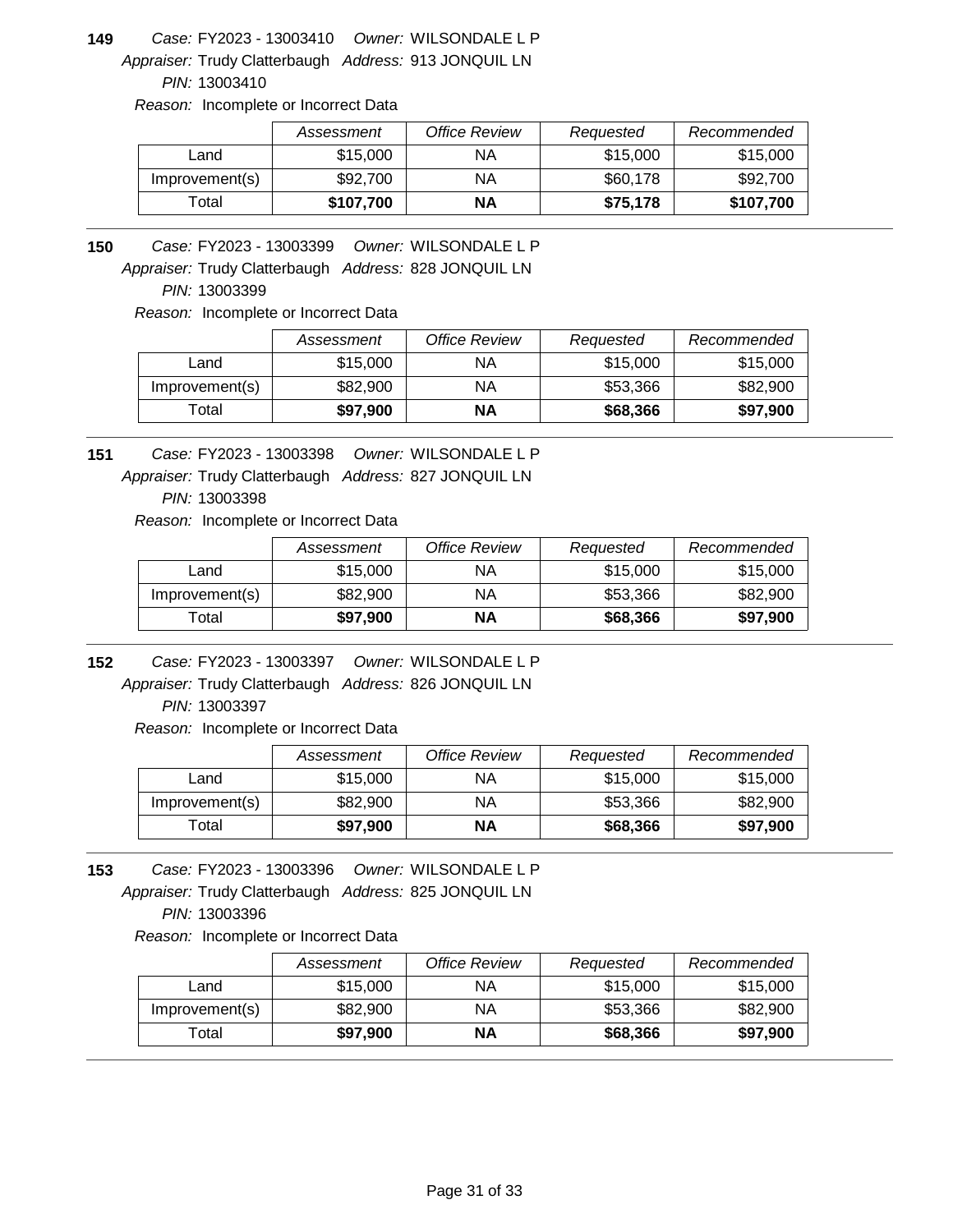Appraiser: Trudy Clatterbaugh Address: 824 JONQUIL LN **154** *Owner:* WILSONDALE L P FY2023 - 13003395 *Case:*

*PIN:* 13003395

*Reason:* Incomplete or Incorrect Data

|                | Assessment | Office Review | Requested | Recommended |
|----------------|------------|---------------|-----------|-------------|
| Land           | \$15,000   | ΝA            | \$15,000  | \$15,000    |
| Improvement(s) | \$92,700   | NA            | \$60,178  | \$92,700    |
| Total          | \$107,700  | ΝA            | \$75,178  | \$107,700   |

**155** *Owner:* WILSONDALE L P FY2023 - 13003394 *Case:*

Appraiser: Trudy Clatterbaugh Address: 823 JONQUIL LN

*PIN:* 13003394

*Reason:* Incomplete or Incorrect Data

|                | Assessment | <b>Office Review</b> | Requested | Recommended |
|----------------|------------|----------------------|-----------|-------------|
| Land           | \$15,000   | ΝA                   | \$15,000  | \$15,000    |
| Improvement(s) | \$92,700   | ΝA                   | \$60,178  | \$92,700    |
| Total          | \$107,700  | ΝA                   | \$75,178  | \$107,700   |

**156** *Owner:* WILSONDALE L P FY2023 - 13003393 *Case:*

Appraiser: Trudy Clatterbaugh Address: 822 JONQUIL LN

*PIN:* 13003393

*Reason:* Incomplete or Incorrect Data

|                | Assessment | Office Review | Requested | Recommended |
|----------------|------------|---------------|-----------|-------------|
| Land           | \$15,000   | ΝA            | \$15,000  | \$15,000    |
| Improvement(s) | \$82,900   | ΝA            | \$53,366  | \$82,900    |
| Total          | \$97,900   | ΝA            | \$68,366  | \$97,900    |

**157** *Owner:* WILSONDALE L P FY2023 - 13003392 *Case:*

Appraiser: Trudy Clatterbaugh Address: 821 JONQUIL LN *PIN:* 13003392

*Reason:* Incomplete or Incorrect Data

|                | Assessment | Office Review | Requested | Recommended |
|----------------|------------|---------------|-----------|-------------|
| Land           | \$15,000   | ΝA            | \$15,000  | \$15,000    |
| Improvement(s) | \$82,900   | ΝA            | \$53,366  | \$82,900    |
| ™otal          | \$97,900   | NΑ            | \$68,366  | \$97,900    |

Appraiser: Trudy Clatterbaugh Address: 833 JONQUIL LN **158** *Owner:* WILSONDALE L P FY2023 - 13003402 *Case: PIN:* 13003402

|                | Assessment | Office Review | Requested | Recommended |
|----------------|------------|---------------|-----------|-------------|
| Land           | \$15,000   | ΝA            | \$15,000  | \$15,000    |
| Improvement(s) | \$92,700   | ΝA            | \$60,178  | \$92,700    |
| $\tau$ otal    | \$107,700  | ΝA            | \$75,178  | \$107,700   |